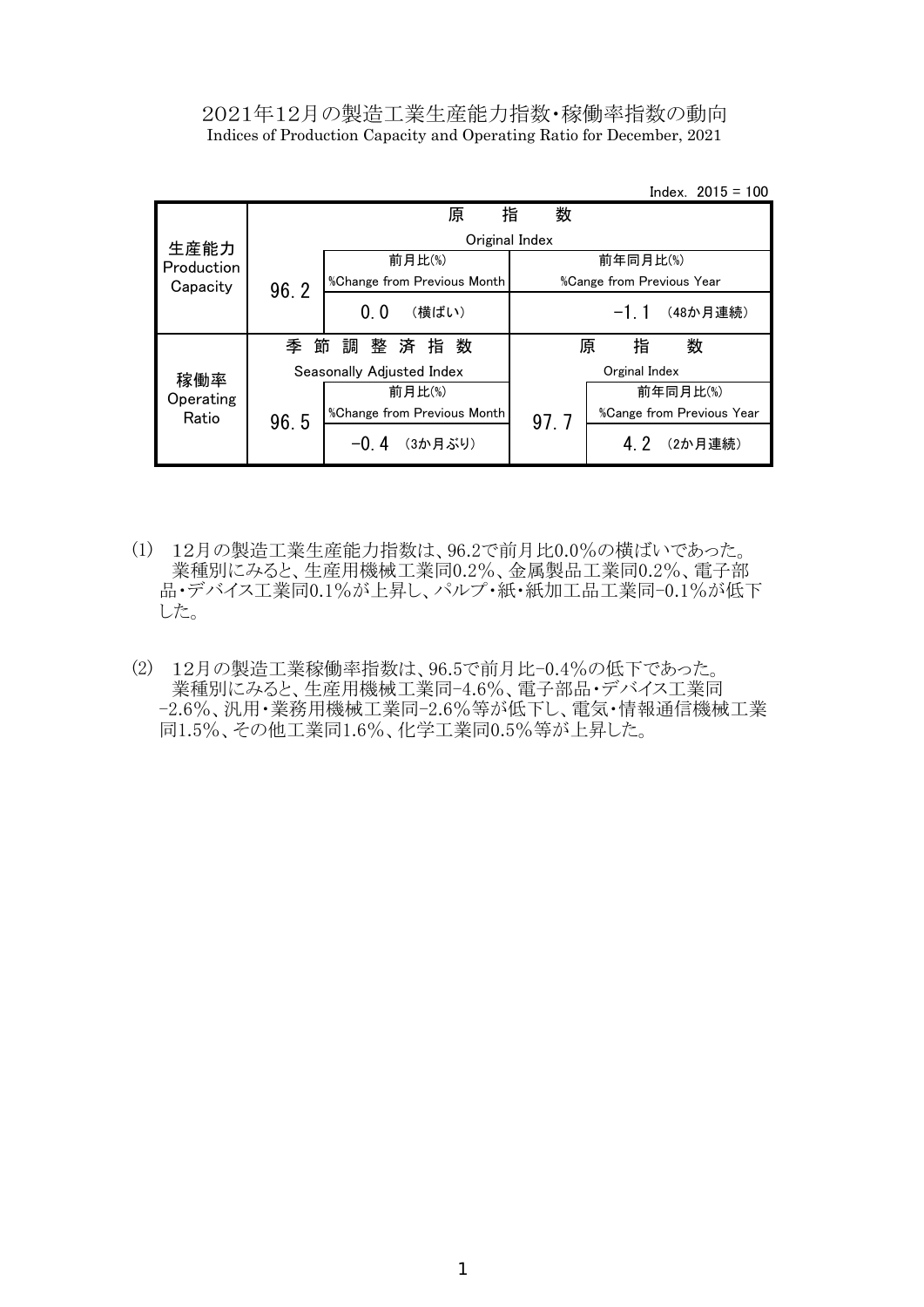# 製造工業生産能力指数・稼働率指数の時系列表

Historical Data for Indices of Production Capacity and Operating Ratio

|                   |     |         |                                                      |                                               |              |                                                      |                        |                                               |                | index, 2015=100 |
|-------------------|-----|---------|------------------------------------------------------|-----------------------------------------------|--------------|------------------------------------------------------|------------------------|-----------------------------------------------|----------------|-----------------|
|                   |     | 生産能力(末) |                                                      | <b>Production Capacity</b>                    |              | 稼働率                                                  | <b>Operating Ratio</b> |                                               |                |                 |
|                   |     |         | 原指数                                                  |                                               |              | 季節調整済指数                                              | 原指数                    |                                               |                |                 |
| 年                 |     |         | Original Index                                       |                                               |              | Seasonally Adjusted Index                            | Original Index         |                                               |                | Year and        |
| 月                 |     |         | 前月(期)比<br>%Change From<br>Previous<br>Month(Quarter) | 前年<br>(同月期)比<br>%Change From<br>Previous Year |              | 前月(期)比<br>%Change From<br>Previous<br>Month(Quarter) |                        | 前年<br>(同月期)比<br>%Change From<br>Previous Year |                | Month           |
| 2019年             |     | 98.2    |                                                      | $-0.5$                                        |              |                                                      | 99.9                   | $-3.1$                                        | C.Y.           | 2019            |
| 2020              |     | 97.3    |                                                      | $-0.9$                                        |              |                                                      | 87.1                   | $-12.8$                                       | C.Y.           | 2020            |
| 2021              |     | 96.2    |                                                      | $-1.1$                                        |              |                                                      | 94.3                   | 8.3                                           | C.Y.           | 2021            |
|                   |     |         |                                                      |                                               |              |                                                      |                        |                                               |                |                 |
| 2018年度            |     | 98.6    |                                                      | $-0.2$                                        |              |                                                      | 102.5                  | $-0.2$                                        | F.Y.           | 2018            |
| 2019              |     | 98.2    |                                                      | $-0.4$                                        |              |                                                      | 98.2                   | $-4.2$                                        | F.Y.           | 2019            |
| 2020              |     | 97.0    |                                                      | $-1.2$                                        |              |                                                      | 87.4                   | $-11.0$                                       | F.Y.           | 2020            |
| 年                 | IV期 | 97.3    | 0.0                                                  | $-0.9$                                        |              |                                                      | 93.9                   |                                               |                |                 |
| 2020<br>年<br>2021 | I期  | 97.0    | $-0.3$                                               | $-1.2$                                        | 92.6<br>95.6 | 8.8<br>3.2                                           | 96.1                   | $-2.5$                                        | Q <sub>4</sub> | 2020            |
|                   | Ⅱ期  | 96.6    | $-0.4$                                               | $-1.0$                                        | 96.7         | 1.2                                                  | 95.1                   | 1.3<br>28.3                                   | Q1<br>Q2       | 2021            |
|                   | Ⅲ期  | 96.2    | $-0.4$                                               | $-1.1$                                        | 90.2         | $-6.7$                                               | 90.4                   | 6.0                                           | Q3             |                 |
|                   | IV期 | 96.2    | 0.0                                                  | $-1.1$                                        | 94.4         | 4.7                                                  | 95.7                   | 1.9                                           | Q <sub>4</sub> |                 |
|                   |     |         |                                                      |                                               |              |                                                      |                        |                                               |                |                 |
| 2020 年            | 10月 | 97.3    | 0.0                                                  | $-0.9$                                        | 93.2         | 5.0                                                  | 95.3                   | $-3.2$                                        | Oct.           | 2020            |
|                   | 11月 | 97.3    | 0.0                                                  | $-1.0$                                        | 91.9         | $-1.4$                                               | 92.5                   | $-3.7$                                        | Nov.           |                 |
|                   | 12月 | 97.3    | 0.0                                                  | $-0.9$                                        | 92.7         | 0.9                                                  | 93.8                   | $-0.6$                                        | Dec.           |                 |
| 2021<br>年         | 1月  | 97.1    | $-0.2$                                               | $-1.3$                                        | 95.7         | 3.2                                                  | 90.4                   | $-3.1$                                        | Jan.           | 2021            |
|                   | 2月  | 97.1    | 0.0                                                  | $-1.2$                                        | 93.0         | $-2.8$                                               | 91.4                   | $-1.0$                                        | Feb.           |                 |
|                   | 3月  | 97.0    | $-0.1$                                               | $-1.2$                                        | 98.2         | 5.6                                                  | 106.4                  | 7.3                                           | Mar.           |                 |
|                   | 4月  | 96.7    | $-0.3$                                               | $-0.9$                                        | 99.3         | 1.1                                                  | 98.2                   | 23.8                                          | Apr.           |                 |
|                   | 5月  | 96.5    | $-0.2$                                               | $-1.2$                                        | 92.5         | $-6.8$                                               | 86.8                   | 31.3                                          | May            |                 |
|                   | 6月  | 96.6    | 0.1                                                  | $-1.0$                                        | 98.2         | 6.2                                                  | 100.3                  | 30.3                                          | Jun.           |                 |
|                   | 7月  | 96.5    | $-0.1$                                               | $-1.1$                                        | 94.9         | $-3.4$                                               | 98.9                   | 14.1                                          | Jul.           |                 |
|                   | 8月  | 96.4    | $-0.1$                                               | $-1.2$                                        | 91.2         | $-3.9$                                               | 84.2                   | 9.6                                           | Aug.           |                 |
|                   | 9月  | 96.2    | $-0.2$                                               | $-1.1$                                        | 84.5         | $-7.3$                                               | 88.0                   | $-4.9$                                        | Sep.           |                 |
|                   | 10月 | 96.1    | $-0.1$                                               | $-1.2$                                        | 89.7         | 6.2                                                  | 90.3                   | $-5.2$                                        | Oct.           |                 |
|                   | 11月 | 96.2    | 0.1                                                  | $-1.1$                                        | 96.9         | 8.0                                                  | 99.1                   | 7.1                                           | Nov.           |                 |
|                   | 12月 | 96.2    | 0.0                                                  | $-1.1$                                        | 96.5         | $-0.4$                                               | 97.7                   | 4.2                                           | Dec.           |                 |

### 製造工業生産能力指数・稼働率指数の推移(グラフ)

94 96 98 100  $\frac{102}{2}$ 70 80 90 100 110  $12$  1 2 3 4 5 6 7 8 9 10 11 12 1 2 3 4 5 6 7 8 9 10 11 12 1 2 3 4 5 6 7 8 9 10 11 12 1 2 3 4 5 6 7 8 9 10 11 12 1 2 3 4 5 6 7 8 9 10 11 12 稼働率指数 さんしょう しょうしょう しょうしょう しょうしょく しゅうしょく かんしゅう かんしゅう かんしゅう 生産能力指数 (2015 average=100) 稼働率:季節調整済指数 (Operating Ratio) :Seasonally Adjusted Index 生産能力:原指数 (Production Capacity) :Original Index

Historical Data (Graph) for Indices of Production Capacity and Operating Ratio

2016 2017 2018 2019 2020 2021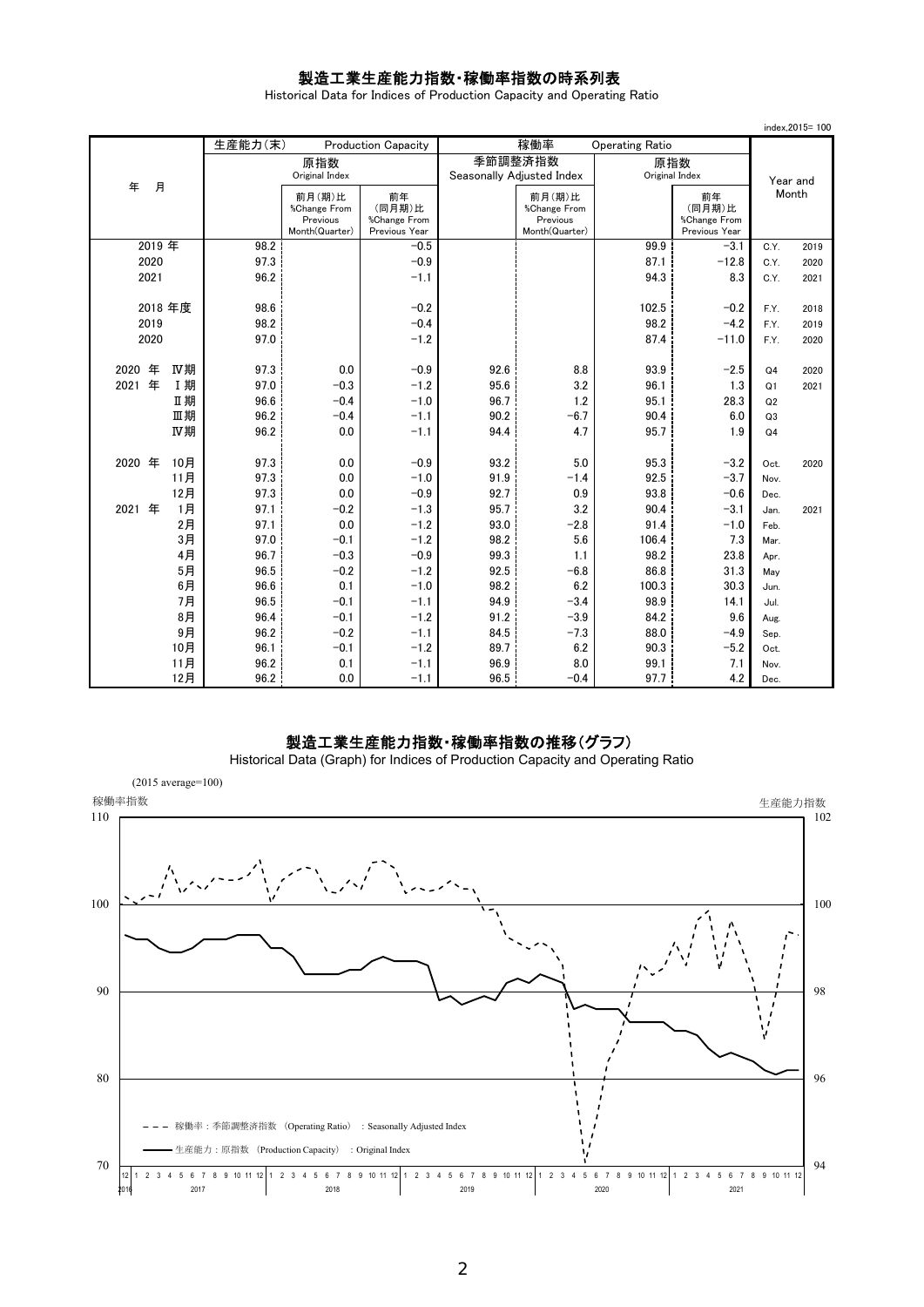|        |        |            |      |                            |                         | 〈鉄鋼・非鉄金属工業; Iron, steel and Non-ferrous metals〉 |                                |                |                 |      | 〈鉄鋼業;Iro <u>n and steel</u> 〉      |                  |                     |                    |                        |                         | index, 2015=100 |
|--------|--------|------------|------|----------------------------|-------------------------|-------------------------------------------------|--------------------------------|----------------|-----------------|------|------------------------------------|------------------|---------------------|--------------------|------------------------|-------------------------|-----------------|
|        |        |            |      | 生産能力(末)                    |                         |                                                 | 稼働率                            |                |                 |      | 生産能力(末)                            |                  |                     |                    | 稼働率                    |                         |                 |
|        |        |            |      | <b>Production Capacity</b> |                         |                                                 | <b>Operating Ratio</b>         |                |                 |      | <b>Production Capacity</b>         |                  |                     |                    | <b>Operating Ratio</b> |                         |                 |
|        |        |            |      | 原指数<br>Original Index      |                         |                                                 | 季節調整済指数<br>Seasonally Adjusted | Original Index | 原指数             |      | 原指数<br>Original Index              |                  | Seasonally Adjusted | 季節調整済指数            | Original Index         | 原指数                     |                 |
|        |        |            |      | 前月(期)比                     | 前年                      | Index                                           | 前月(期)比                         |                | 前年              |      | 前月(期)比                             | 前年               | Index               | 前月(期)比             |                        | 前年                      |                 |
|        |        |            |      | %Change                    | (同月期)比                  |                                                 | %Change                        |                | 同月期)比           |      | %Change                            | (同月期)比           |                     | %Change            |                        | (同月期)比                  |                 |
|        |        |            |      | From<br>Previous           | %Change<br>From         |                                                 | From<br>Previous               |                | %Change<br>From |      | From<br>Previous                   | %Change<br>From  |                     | From<br>Previous   |                        | %Change<br>From         |                 |
|        |        |            |      | Month<br>(Quarter)         | Previous<br><b>Yesi</b> |                                                 | Month<br>(Quarter)             |                | Previous        |      | Month<br>$(\cap_{\text{inartar}})$ | Previous<br>Year |                     | Month<br>(Quarter) |                        | Previous<br><b>Yesi</b> |                 |
|        | 2019 年 |            | 97.7 |                            | $-0.8$                  |                                                 |                                | 98.0           | $-4.7$          | 96.5 |                                    | $-1.1$           |                     |                    | 97.2                   | $-4.5$                  | C.Y. 2019       |
|        | 2020 年 |            | 95.8 |                            | $-1.9$                  |                                                 |                                | 85.9           | $-12.3$         | 93.7 |                                    | $-2.9$           |                     |                    | 83.4                   | $-14.2$                 | 2020            |
|        | 2021 年 |            | 95.5 |                            | $-0.3$                  |                                                 |                                | 97.0           | 12.9            | 93.5 |                                    | $-0.2$           |                     |                    | 97.0                   | 16.3                    | 2021            |
|        |        |            |      |                            |                         |                                                 |                                |                |                 |      |                                    |                  |                     |                    |                        |                         |                 |
|        |        | 2018 年度    | 98.6 |                            | 0.3                     |                                                 |                                | 101.6          | $-1.0$          | 97.7 |                                    | 0.3              |                     |                    | 100.5                  | $-1.6$                  | F.Y. 2018       |
|        |        | 2019 年度    | 97.7 |                            | $-0.9$                  |                                                 |                                | 97.2           | $-4.3$          | 96.5 |                                    | $-1.2$           |                     |                    | 96.3                   | $-4.2$                  | 2019            |
|        |        | 2020 年度    | 96.2 |                            | $-1.5$                  |                                                 |                                | 86.0           | $-11.5$         | 94.2 |                                    | $-2.4$           |                     |                    | 83.7                   | $-13.1$                 | 2020            |
|        |        |            |      |                            |                         |                                                 |                                |                |                 |      |                                    |                  |                     |                    |                        |                         |                 |
| 2020 年 |        | IV期        | 95.8 | $-0.3$                     | $-1.9$                  | 92.3                                            | 15.4                           | 92.3           | $-3.5$          | 93.7 | $-0.4$                             | $-2.9$           | 88.8                | 14.9               | 89.4                   | $-4.3$                  | Q4 2020         |
| 2021 年 |        | <b>I</b> 期 | 96.2 | 0.4                        | $-1.5$                  | 96.3                                            | 4.3                            | 96.1           | 0.5             | 94.2 | 0.5                                | $-2.4$           | 95.6                | 7.7                | 95.8                   | 0.9                     | Q1 2021         |
|        |        | Ⅱ期         | 96.0 | $-0.2$                     | 0.2                     | 97.3                                            | 1.0                            | 97.6           | 28.8            | 94.1 | $-0.1$                             | 0.4              | 97.3                | 1.8                | 97.5                   | 33.9                    | Q2              |
|        |        | 皿期         | 96.4 | 0.4<br>$-0.9$              | 0.3                     | 96.4                                            | $-0.9$<br>1.7                  | 96.2           | 20.4            | 94.7 | 0.6                                | 0.6              | 98.2                | 0.9                | 97.2                   | 27.1<br>9.2             | Q3              |
|        |        | IV期        | 95.5 |                            | $-0.3$                  | 98.0                                            |                                | 98.0           | 6.2             | 93.5 | $-1.3$                             | $-0.2$           | 97.0                | $-1.2$             | 97.6                   |                         | Q <sub>4</sub>  |
| 2020 年 |        | 10月        | 95.8 | $-0.3$                     | $-1.9$                  | 90.4                                            | 8.1                            | 92.3           | $-6.2$          | 93.7 | $-0.4$                             | $-2.9$           | 85.8                | 5.4                | 88.0                   | $-8.8$                  | Oct. 2020       |
|        |        | 11月        | 95.8 | 0.0                        | $-1.9$                  | 92.6                                            | 2.4                            | 92.3           | $-2.8$          | 93.7 | 0.0                                | $-2.9$           | 89.4                | 4.2                | 89.4                   | $-3.5$                  | Nov.            |
|        |        | 12月        | 95.8 | 0.0                        | $-1.9$                  | 93.9                                            | 1.4                            | 92.2           | $-1.4$          | 93.7 | 0.0                                | $-2.9$           | 91.3                | 2.1                | 90.8                   | $-0.3$                  | Dec.            |
| 2021 年 |        | 1月         | 96.2 | 0.4                        | $-1.5$                  | 95.6                                            | 1.8                            | 94.4           | $-1.4$          | 94.3 | 0.6                                | $-2.3$           | 93.5                | 2.4                | 95.5                   | $-1.2$                  | Jan. 2021       |
|        |        | 2月         | 96.2 | 0.0                        | $-1.5$                  | 95.4                                            | $-0.2$                         | 90.7           | $-3.7$          | 94.3 | 0.0                                | $-2.3$           | 95.1                | 1.7                | 90.2                   | $-2.8$                  | Feb.            |
|        |        | 3月         | 96.2 | 0.0                        | $-1.5$                  | 97.8                                            | 2.5                            | 103.1          | 6.3             | 94.2 | $-0.1$                             | $-2.4$           | 98.2                | 3.3                | 101.8                  | 7.0                     | Mar.            |
|        |        | 4月         | 96.0 | $-0.2$                     | 0.2                     | 97.3                                            | $-0.5$                         | 96.8           | 17.3            | 94.1 | $-0.1$                             | 0.4              | 96.3                | $-1.9$             | 95.1                   | 19.2                    | Apr.            |
|        |        | 5月         | 96.0 | 0.0                        | 0.2                     | 96.0                                            | $-1.3$                         | 96.5           | 32.7            | 94.1 | 0.0                                | 0.4              | 97.5                | 1.2                | 99.0                   | 38.8                    | May             |
|        |        | 6月         | 96.0 | 0.0                        | 0.2                     | 98.5                                            | 2.6                            | 99.6           | 37.8            | 94.1 | 0.0                                | 0.4              | 98.0                | 0.5                | 98.3                   | 45.8                    | Jun.            |
|        |        | 7月         | 96.5 | 0.5                        | 0.4                     | 97.8                                            | $-0.7$                         | 98.9           | 28.3            | 94.7 | 0.6                                | 0.6              | 99.3                | 1.3                | 98.0                   | 36.7                    | Jul.            |
|        |        | 8月         | 96.5 | 0.0                        | 0.4                     | 95.2                                            | $-2.7$                         | 93.0           | 18.8            | 94.7 | 0.0                                | 0.6              | 95.4                | $-3.9$             | 96.4                   | 22.3                    | Aug.            |
|        |        | 9月         | 96.4 | $-0.1$                     | 0.3                     | 96.1                                            | 0.9                            | 96.8           | 15.0            | 94.7 | 0.0                                | 0.6              | 99.9                | 4.7                | 97.1                   | 22.8                    | Sep.            |
|        |        | 10月        | 95.5 | $-0.9$                     | $-0.3$                  | 96.4                                            | 0.3                            | 98.3           | 6.5             | 93.5 | $-1.3$                             | $-0.2$           | 95.8                | $-4.1$             | 98.5                   | 11.9                    | Oct.            |
|        |        | 11月        | 95.5 | 0.0                        | $-0.3$                  | 99.4                                            | 3.1                            | 99.3           | 7.6             | 93.5 | 0.0                                | $-0.2$           | 98.4                | 2.7                | 98.2                   | 9.8                     | Nov.            |
|        |        | 12月        | 95.5 | 0.0                        | $-0.3$                  | 98.3                                            | $-1.1$                         | 96.5           | 4.7             | 93.5 | 0.0                                | $-0.2$           | 96.7                | $-1.7$             | 96.2                   | 5.9                     | Dec.            |

## 〈非鉄金属工業;Non-ferrous metals〉 〈金属製品工業;Fabricated metals〉

|        |           | 生産能力(末)<br><b>Production Capacity</b> |                                                             |                                                     |                  | 稼働率<br><b>Operating Ratio</b>                               |                       |                                                    |      | 生産能力(末)<br><b>Production Capacity</b>                       |                                                     |      | 稼働率<br><b>Operating Ratio</b>                               |                       |                                                    |                |
|--------|-----------|---------------------------------------|-------------------------------------------------------------|-----------------------------------------------------|------------------|-------------------------------------------------------------|-----------------------|----------------------------------------------------|------|-------------------------------------------------------------|-----------------------------------------------------|------|-------------------------------------------------------------|-----------------------|----------------------------------------------------|----------------|
|        |           |                                       | 原指数<br>Original Index                                       |                                                     | 季節調整済指数<br>Index | Seasonally Adjusted                                         | 原指数<br>Original Index |                                                    |      | 原指数<br>Original Index                                       |                                                     |      | 季節調整済指数<br>Seasonally Adjusted<br>Index                     | 原指数<br>Original Index |                                                    |                |
|        |           |                                       | 前月(期)比<br>%Change<br>From<br>Previous<br>Month<br>(Quarter) | 前年<br>(同月期)比<br>%Change<br>From<br>Previous<br>Year |                  | 前月(期)比<br>%Change<br>From<br>Previous<br>Month<br>(Quarter) |                       | 前年<br>同月期)比<br>%Change<br>From<br>Previous<br>Year |      | 前月(期)比<br>%Change<br>From<br>Previous<br>Month<br>(Quarter) | 前年<br>(同月期)比<br>%Change<br>From<br>Previous<br>Year |      | 前月(期)比<br>%Change<br>From<br>Previous<br>Month<br>(Quarter) |                       | 前年<br>同月期)比<br>%Change<br>From<br>Previous<br>Year |                |
|        | 2019 年    | 100.2                                 |                                                             | $-0.1$                                              |                  |                                                             | 99.7                  | $-4.8$                                             | 99.7 |                                                             | 0.7                                                 |      |                                                             | 98.8                  | $-4.4$                                             | C.Y. 2019      |
|        | 2020 年    | 100.0                                 |                                                             | $-0.2$                                              |                  |                                                             | 91.2                  | $-8.5$                                             | 98.6 |                                                             | $-1.1$                                              |      |                                                             | 90.0                  | $-8.9$                                             | 2020           |
|        | 2021 年    | 99.6                                  |                                                             | $-0.4$                                              |                  |                                                             | 97.0                  | 6.4                                                | 98.6 |                                                             | 0.0                                                 |      |                                                             | 93.3                  | 3.7                                                | 2021           |
|        |           |                                       |                                                             |                                                     |                  |                                                             |                       |                                                    |      |                                                             |                                                     |      |                                                             |                       |                                                    |                |
|        | 2018 年度   | 100.4                                 |                                                             | 0.5                                                 |                  |                                                             | 103.9                 | 0.4                                                | 98.9 |                                                             | $-0.8$                                              |      |                                                             | 103.6                 | 3.5                                                | F.Y. 2018      |
|        | 2019 年度   | 100.1                                 |                                                             | $-0.3$                                              |                  |                                                             | 99.2                  | $-4.5$                                             | 99.3 |                                                             | 0.4                                                 |      |                                                             | 97.2                  | $-6.2$                                             | 2019           |
|        | 2020 年度   | 100.0                                 |                                                             | $-0.1$                                              |                  |                                                             | 91.0                  | $-8.3$                                             | 98.4 |                                                             | $-0.9$                                              |      |                                                             | 89.6                  | $-7.8$                                             | 2020           |
|        |           |                                       |                                                             |                                                     |                  |                                                             |                       |                                                    |      |                                                             |                                                     |      |                                                             |                       |                                                    |                |
| 2020 年 | IV期       | 100.0                                 | $-0.1$                                                      | $-0.2$                                              | 95.2             | 7.4                                                         | 98.3                  | $-2.0$                                             | 98.6 | 0.0                                                         | $-1.1$                                              | 88.2 | $-1.0$                                                      | 88.3                  | $-7.7$                                             | Q4 2020        |
| 2021 年 | <b>I期</b> | 100.0                                 | 0.0                                                         | $-0.1$                                              | 97.6             | 2.5                                                         | 96.5                  | $-0.8$                                             | 98.4 | $-0.2$                                                      | $-0.9$                                              | 93.0 | 5.4                                                         | 91.6                  | $-1.9$                                             | Q1 2021        |
|        | Ⅱ期        | 100.0                                 | 0.0                                                         | $-0.1$                                              | 97.9             | 0.3                                                         | 98.0                  | 19.2                                               | 98.4 | 0.0                                                         | $-1.0$                                              | 96.4 | 3.7                                                         | 95.9                  | 9.9                                                | Q2             |
|        | 皿期        | 99.6                                  | $-0.4$                                                      | $-0.5$                                              | 96.4             | $-1.5$                                                      | 94.5                  | 8.6                                                | 98.4 | 0.0                                                         | $-0.2$                                              | 92.4 | $-4.1$                                                      | 94.4                  | 3.6                                                | Q <sub>3</sub> |
|        | IV期       | 99.6                                  | 0.0                                                         | $-0.4$                                              | 95.9             | $-0.5$                                                      | 98.9                  | $0.6^{\circ}$                                      | 98.6 | 0.2                                                         | 0.0                                                 | 91.1 | $-1.4$                                                      | 91.2                  | 3.3                                                | Q <sub>4</sub> |
| 2020 年 | 10月       | 100.1                                 | 0.0                                                         | $-0.1$                                              | 96.1             | 4.2                                                         | 101.4                 | $-1.0$                                             | 98.6 | 0.0                                                         | $-1.1$                                              | 89.6 | 0.3                                                         | 91.6                  | $-6.5$                                             | Oct. 2020      |
|        | 11月       | 100.1                                 | 0.0                                                         | $-0.1$                                              | 95.5             | $-0.6$                                                      | 98.2                  | $-1.8$                                             | 98.6 | 0.0                                                         | $-1.1$                                              | 87.6 | $-2.2$                                                      | 87.5                  | $-7.5$                                             | Nov.           |
|        | 12月       | 100.0                                 | $-0.1$                                                      | $-0.2$                                              | 94.1             | $-1.5$                                                      | 95.3                  | $-3.3$                                             | 98.6 | 0.0                                                         | $-1.1$                                              | 87.3 | $-0.3$                                                      | 85.8                  | $-9.1$                                             | Dec.           |
| 2021 年 | 1月        | 100.0                                 | 0.0                                                         | $-0.1$                                              | 98.8             | 5.0                                                         | 92.1                  | $-1.8$                                             | 98.5 | $-0.1$                                                      | $-1.2$                                              | 93.0 | 6.5                                                         | 83.1                  | $-3.1$                                             | Jan. 2021      |
|        | 2月        | 100.0                                 | 0.0                                                         | $-0.1$                                              | 93.3             | $-5.6$                                                      | 91.6                  | $-5.7$                                             | 98.4 | $-0.1$                                                      | $-0.7$                                              | 91.9 | $-1.2$                                                      | 88.1                  | $-5.7$                                             | Feb.           |
|        | 3月        | 100.0                                 | 0.0                                                         | $-0.1$                                              | 100.7            | 7.9                                                         | 105.8                 | 4.9                                                | 98.4 | 0.0                                                         | $-0.9$                                              | 94.0 | 2.3                                                         | 103.5                 | 2.6                                                | Mar.           |
|        | 4月        | 100.0                                 | 0.0                                                         | 0.0                                                 | 100.7            | 0.0                                                         | 100.4                 | 13.8                                               | 98.4 | 0.0                                                         | $-0.8$                                              | 94.4 | 0.4                                                         | 96.6                  | 5.2                                                | Apr.           |
|        | 5月        | 100.0                                 | 0.0                                                         | $-0.1$                                              | 93.5             | $-7.1$                                                      | 91.2                  | 20.5                                               | 98.4 | 0.0                                                         | $-0.8$                                              | 97.7 | 3.5                                                         | 92.5                  | 14.2                                               | May            |
|        | 6月        | 100.0                                 | 0.0                                                         | $-0.1$                                              | 99.4             | 6.3                                                         | 102.3                 | 23.6                                               | 98.4 | 0.0                                                         | $-1.0$                                              | 97.0 | $-0.7$                                                      | 98.6                  | 10.8                                               | Jun.           |
|        | 7月        | 100.0                                 | 0.0                                                         | $-0.1$                                              | 98.5             | $-0.9$                                                      | 101.0                 | 14.1                                               | 98.4 | 0.0                                                         | $-0.3$                                              | 93.0 | $-4.1$                                                      | 99.8                  | 3.3                                                | Jul.           |
|        | 8月        | 100.0                                 | 0.0                                                         | $-0.1$                                              | 97.2             | $-1.3$                                                      | 86.1                  | 11.2                                               | 98.4 | 0.0                                                         | $-0.3$                                              | 91.9 | $-1.2$                                                      | 87.8                  | 4.4                                                | Aug.           |
|        | 9月        | 99.6                                  | $-0.4$                                                      | $-0.5$                                              | 93.4             | $-3.9$                                                      | 96.3                  | 1.3                                                | 98.4 | 0.0                                                         | $-0.2$                                              | 92.3 | 0.4                                                         | 95.6                  | 3.4                                                | Sep.           |
|        | 10月       | 99.6                                  | 0.0                                                         | $-0.5$                                              | 93.7             | 0.3                                                         | 97.8                  | $-3.6$                                             | 98.4 | 0.0                                                         | $-0.2$                                              | 88.8 | $-3.8$                                                      | 90.0                  | $-1.7$                                             | Oct.           |
|        | 11月       | 99.6                                  | 0.0                                                         | $-0.5$                                              | 97.8             | 4.4                                                         | 101.6                 | 3.5                                                | 98.4 | 0.0                                                         | $-0.2$                                              | 93.4 | 5.2                                                         | 94.2                  | 7.7                                                | Nov.           |
|        | 12月       | 99.6                                  | 0.0                                                         | $-0.4$                                              | 96.1             | $-1.7$                                                      | 97.3                  | 2.1                                                | 98.6 | 0.2                                                         | 0.0                                                 | 91.1 | $-2.5$                                                      | 89.5                  | 4.3                                                | Dec.           |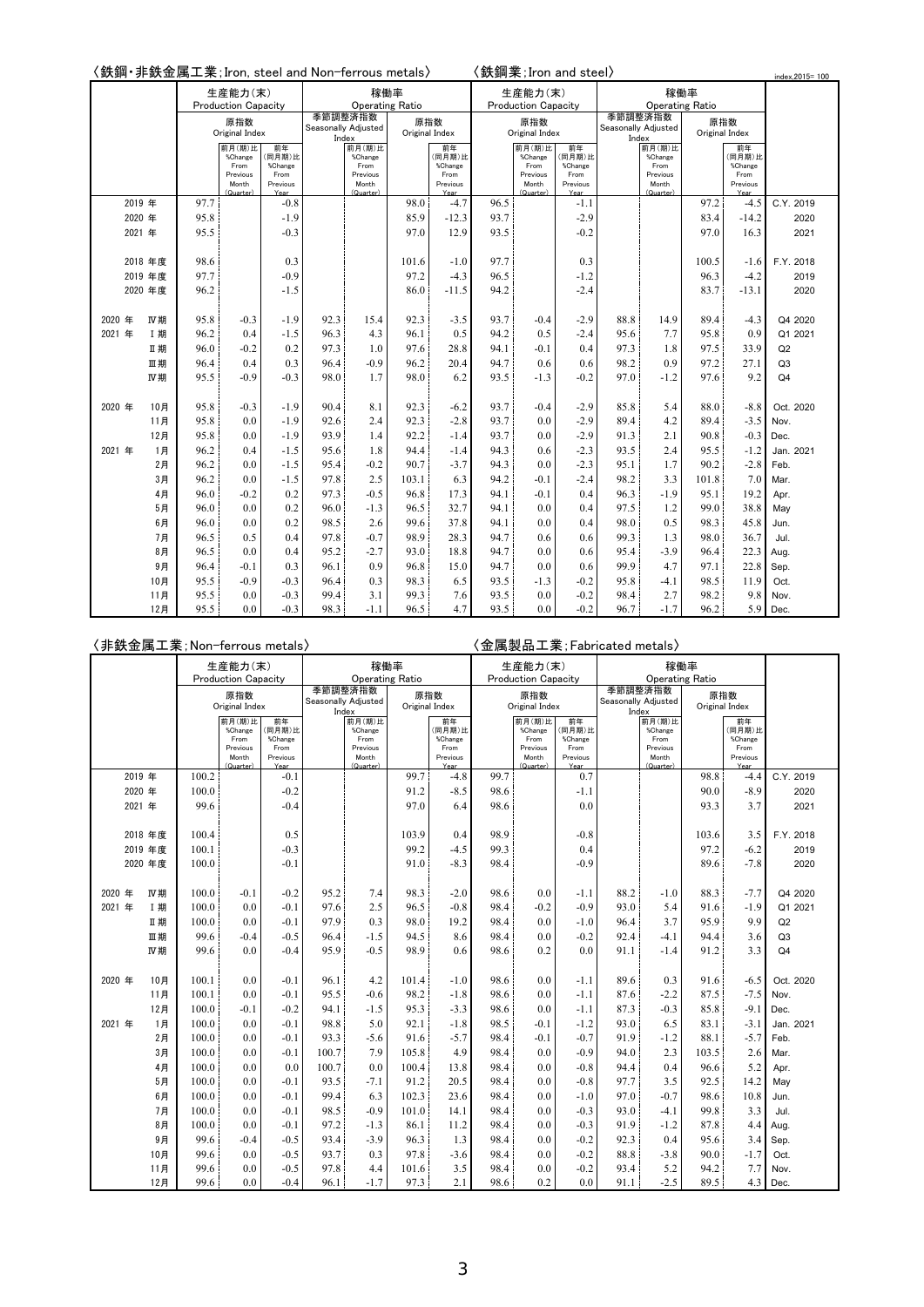### 〈汎用・業務用機械工業;General-purpose and business oriented machinery〉

| 〈生産用機械工業; Production machinery〉 |          |                |                            |                 |                     |                        |                |                 |              |                            |                  |                                    | business oriented machinery) |                |                 | index, 2015=100 |
|---------------------------------|----------|----------------|----------------------------|-----------------|---------------------|------------------------|----------------|-----------------|--------------|----------------------------|------------------|------------------------------------|------------------------------|----------------|-----------------|-----------------|
|                                 |          |                | 生産能力(末)                    |                 |                     | 稼働率                    |                |                 |              | 生産能力(末)                    |                  |                                    | 稼働率                          |                |                 |                 |
|                                 |          |                | <b>Production Capacity</b> |                 |                     | <b>Operating Ratio</b> |                |                 |              | <b>Production Capacity</b> |                  |                                    | <b>Operating Ratio</b>       |                |                 |                 |
|                                 |          |                | 原指数                        |                 | Seasonally Adjusted | 季節調整済指数                | 原指数            |                 |              | 原指数                        |                  | Seasonally Adjusted                | 季節調整済指数                      | 原指数            |                 |                 |
|                                 |          |                | Original Index             |                 | Index               |                        | Original Index |                 |              | Original Index             |                  | Index                              |                              | Original Index |                 |                 |
|                                 |          |                | 前月(期)比<br>%Change          | 前年<br>(同月期)比    |                     | 前月(期)比<br>%Change      |                | 前年<br>同月期)比     |              | 前月(期)比<br>%Change          | 前年<br>(同月期)比     |                                    | 前月(期)比<br>%Change            |                | 前年<br>(同月期)比    |                 |
|                                 |          |                | From<br>Previous           | %Change<br>From |                     | From<br>Previous       |                | %Change<br>From |              | From<br>Previous           | %Change<br>From  |                                    | From<br>Previous             |                | %Change<br>From |                 |
|                                 |          |                | Month                      | Previous        |                     | Month                  |                | Previous        |              | Month                      | Previous         |                                    | Month                        |                | Previous        |                 |
| 2019 年                          |          | 104.7          | (Quarter)                  | Vesr<br>1.1     |                     | (Quarter)              | 86.9           | Yea<br>$-10.8$  | 95.8         | (Quarter)                  | $-1.2$           |                                    | (Quarter)                    | 105.1          | Year<br>$-5.8$  | C.Y. 2019       |
| 2020 年                          |          | 104.0          |                            | $-0.7$          |                     |                        | 69.0           | $-20.6$         | 94.9         |                            | $-0.9$           |                                    |                              | 90.4           | $-14.0$         | 2020            |
| 2021 年                          |          | 106.1          |                            | 2.0             |                     |                        | 86.3           | 25.1            | 93.8         |                            | $-1.2$           |                                    |                              | 111.9          | 23.8            | 2021            |
|                                 |          |                |                            |                 |                     |                        |                |                 |              |                            |                  |                                    |                              |                |                 |                 |
|                                 | 2018 年度  | 104.7          |                            | 2.9             |                     |                        | 95.5           | $-2.1$          | 96.3         |                            | 0.4              |                                    |                              | 111.2          | 4.3             | F.Y. 2018       |
|                                 | 2019 年度  | 104.5          |                            | $-0.2$          |                     |                        | 82.6           | $-13.5$         | 95.8         |                            | $-0.5$           |                                    |                              | 102.8          | $-7.6$          | 2019            |
|                                 | 2020 年度  | 104.7          |                            | 0.2             |                     |                        | 70.3           | $-14.9$         | 95.2         |                            | $-0.6$           |                                    |                              | 92.8           | $-9.7$          | 2020            |
|                                 |          |                |                            |                 |                     |                        |                |                 |              |                            |                  |                                    |                              |                |                 |                 |
| 2020 年                          | IV期      | 104.0          | 1.1                        | $-0.7$          | 72.7                | 11.3                   | 73.7           | 1.8             | 94.9         | 0.0                        | $-0.9$           | 97.2                               | 14.4                         | 101.0          | $-1.2$          | Q4 2020         |
| 2021 年                          | I 期      | 104.7          | 0.7                        | 0.2             | 80.3                | 10.5                   | 82.0           | 7.0             | 95.2         | 0.3                        | $-0.6$           | 107.2                              | 10.3                         | 107.7          | 9.7             | Q1 2021         |
|                                 | Ⅱ期       | 106.2          | 1.4                        | 2.2             | 89.4                | 11.3                   | 87.1           | 44.9            | 94.2         | $-1.1$                     | $-1.8$           | 114.6                              | 6.9                          | 113.7          | 43.2            | Q2              |
|                                 | 皿期       | 106.0          | $-0.2$                     | 3.0             | 85.2                | $-4.7$                 | 85.3           | 30.2            | 94.1         | $-0.1$                     | $-0.8$           | 112.6                              | $-1.7$                       | 109.7          | 32.3            | Q3              |
|                                 | IV期      | 106.1          | 0.1                        | 2.0             | 89.5                | 5.0                    | 90.6           | 22.9            | 93.8         | $-0.3$                     | $-1.2$           | 112.3                              | $-0.3$                       | 116.6          | 15.4            | Q <sub>4</sub>  |
|                                 |          |                |                            |                 |                     |                        |                |                 |              |                            |                  |                                    |                              |                |                 |                 |
| 2020 年                          | 10月      | 103.3          | 0.4                        | $-1.9$          | 71.5                | 2.7                    | 73.4           | -6.4            | 94.9         | 0.0                        | $-0.8$           | 96.5                               | 6.4                          | 101.2          | $-4.3$          | Oct. 2020       |
|                                 | 11月      | 103.8          | 0.5                        | $-1.7$          | 73.0                | 2.1                    | 71.3           | 8.4             | 94.9         | 0.0                        | $-0.9$           | 96.7                               | 0.2                          | 100.0          | $-3.0$          | Nov.            |
|                                 | 12月      | 104.0          | 0.2                        | $-0.7$          | 73.7                | 1.0                    | 76.3           | 4.4             | 94.9         | 0.0                        | $-0.9$           | 98.5                               | 1.9                          | 101.7          | 4.0             | Dec.            |
| 2021 年                          | 1月       | 104.7          | 0.7                        | $-0.4$          | 79.9                | 8.4                    | 70.2           | $-3.8$          | 95.0         | 0.1                        | $-1.5$           | 105.6                              | 7.2                          | 96.8           | $-1.2$          | Jan. 2021       |
|                                 | 2月       | 104.4          | $-0.3$                     | $-0.4$          | 80.6                | 0.9                    | 80.3           | 9.5             | 95.0         | 0.0                        | $-0.9$           | 108.0                              | 2.3                          | 107.0          | 14.4            | Feb.            |
|                                 | 3月       | 104.7          | 0.3                        | 0.2             | 80.5                | $-0.1$                 | 95.5           | 14.5<br>40.5    | 95.2         | 0.2                        | $-0.6$<br>$-1.8$ | 108.1<br>116.5                     | 0.1                          | 119.4          | 15.9            | Mar.            |
|                                 | 4月<br>5月 | 104.6<br>104.5 | $-0.1$<br>$-0.1$           | 0.3<br>$-0.3$   | 92.2<br>88.6        | 14.5<br>$-3.9$         | 89.2<br>78.3   | 56.6            | 94.2<br>94.2 | $-1.1$<br>0.0              | $-1.8$           | 110.6                              | 7.8<br>$-5.1$                | 116.6<br>101.3 | 29.6<br>52.1    | Apr.            |
|                                 | 6月       | 106.2          | 1.6                        | 2.2             | 87.5                | $-1.2$                 | 93.8           | 40.2            | 94.2         | 0.0                        | $-1.8$           | 116.6                              | 5.4                          | 123.2          | 51.2            | May<br>Jun.     |
|                                 | 7月       | 106.6          | 0.4                        | 2.4             | 87.5                | 0.0                    | 88.6           | 34.7            | 94.2         | 0.0                        | $-1.8$           | 114.4                              | $-1.9$                       | 117.2          | 36.6            | Jul.            |
|                                 | 8月       | 105.0          | $-1.5$                     | 1.8             | 82.8                | $-5.4$                 | 76.0           | 34.8            | 94.2         | 0.0                        | $-1.8$           | 112.0                              | $-2.1$                       | 98.2           | 39.1            | Aug.            |
|                                 | 9月       | 106.0          | 1.0                        | 3.0             | 85.4                | 3.1                    | 91.2           | 22.7            | 94.1         | $-0.1$                     | $-0.8$           | 111.5                              | $-0.4$                       | 113.6          | 22.9            | Sep.            |
|                                 | 10月      | 105.9          | $-0.1$                     | 2.5             | 87.7                | 2.7                    | 87.8           | 19.6            | 93.8         | $-0.3$                     | $-1.2$           | 113.7                              | 2.0                          | 116.3          | 14.9            | Oct.            |
|                                 | 11月      | 105.9          | 0.0                        | 2.0             | 92.6                | 5.6                    | 92.7           | 30.0            | 93.8         | 0.0                        | $-1.2$           | 113.1                              | $-0.5$                       | 119.9          | 19.9            | Nov.            |
|                                 | 12月      | 106.1          | 0.2                        | 2.0             | 88.3                | $-4.6$                 | 91.4           | 19.8            | 93.8         | 0.0                        | $-1.2$           | 110.2                              | $-2.6$                       | 113.7          | 11.8            | Dec.            |
|                                 |          |                |                            |                 |                     |                        |                |                 |              |                            |                  | 【電気・情報通信機械工業;Electrical machinery, |                              |                |                 |                 |

〈電子部品・デバイス工業;Electronic parts and devices〉

and Information and communication electronics

equipment〉

| , _ , _ _ _ |         | 生産能力(末) |                            |                   |                              | 稼働率                    |                |                  |      | 生産能力(末)                    |                   |       | 稼働率                          |       |                  |                |
|-------------|---------|---------|----------------------------|-------------------|------------------------------|------------------------|----------------|------------------|------|----------------------------|-------------------|-------|------------------------------|-------|------------------|----------------|
|             |         |         | <b>Production Capacity</b> |                   |                              | <b>Operating Ratio</b> |                |                  |      | <b>Production Capacity</b> |                   |       | <b>Operating Ratio</b>       |       |                  |                |
|             |         |         | 原指数                        |                   | 季節調整済指数                      |                        | 原指数            |                  |      | 原指数                        |                   |       | 季節調整済指数                      |       | 原指数              |                |
|             |         |         | Original Index             |                   | Seasonally Adjusted<br>Index |                        | Original Index |                  |      | Original Index             |                   |       | Seasonally Adjusted<br>Index |       | Original Index   |                |
|             |         |         | 前月(期)比                     | 前年                |                              | 前月(期)比                 |                | 前年               |      | 前月(期)比                     | 前年                |       | 前月(期)比                       |       | 前年               |                |
|             |         |         | %Change<br>From            | (同月期)比<br>%Change |                              | %Change<br>From        |                | 同月期)比<br>%Change |      | %Change<br>From            | (同月期)比<br>%Change |       | %Change<br>From              |       | 同月期)比<br>%Change |                |
|             |         |         | Previous<br>Month          | From<br>Previous  |                              | Previous<br>Month      |                | From<br>Previous |      | Previous<br>Month          | From<br>Previous  |       | Previous<br>Month            |       | From<br>Previous |                |
|             |         |         | (Quarter)                  | Year              |                              | (Quarter)              |                | Year             |      | (Quarter)                  | Year              |       | (Quarter)                    |       | Year             |                |
|             | 2019 年  | 103.5   |                            | $-3.3$            |                              |                        | 91.7           | $-10.4$          | 92.6 |                            | $-1.1$            |       |                              | 107.5 | 1.2              | C.Y. 2019      |
|             | 2020 年  | 100.7   |                            | $-2.7$            |                              |                        | 96.4           | 5.1              | 92.4 |                            | $-0.2$            |       |                              | 94.4  | $-12.2$          | 2020           |
|             | 2021 年  | 101.3   |                            | 0.6               |                              |                        | 104.2          | 8.1              | 89.3 |                            | $-3.4$            |       |                              | 97.6  | 3.4              | 2021           |
|             |         |         |                            |                   |                              |                        |                |                  |      |                            |                   |       |                              |       |                  |                |
|             | 2018 年度 | 106.1   |                            | $-0.8$            |                              |                        | 97.9           | $-4.0$           | 93.4 |                            | $-1.5$            |       |                              | 106.8 | 3.5              | F.Y. 2018      |
|             | 2019 年度 | 103.5   |                            | $-2.5$            |                              |                        | 95.4           | $-2.6$           | 93.1 |                            | $-0.3$            |       |                              | 104.6 | $-2.1$           | 2019           |
|             | 2020 年度 | 101.4   |                            | $-2.0$            |                              |                        | 97.5           | 2.2              | 92.2 |                            | $-1.0$            |       |                              | 96.6  | $-7.6$           | 2020           |
|             |         |         |                            |                   |                              |                        |                |                  |      |                            |                   |       |                              |       |                  |                |
| 2020 年      | IV期     | 100.7   | 0.8                        | $-2.7$            | 97.9                         | 1.8                    | 98.8           | 3.0              | 92.4 | 0.2                        | $-0.2$            | 99.7  | 7.1                          | 96.9  | $-3.2$           | Q4 2020        |
| 2021 年      | I 期     | 101.4   | 0.7                        | $-2.0$            | 102.1                        | 4.3                    | 100.3          | 4.5              | 92.2 | $-0.2$                     | $-1.0$            | 104.7 | 5.0                          | 103.8 | 9.3              | Q1 2021        |
|             | Ⅱ期      | 99.9    | $-1.5$                     | 0.0               | 104.9                        | 2.7                    | 104.0          | 12.1             | 90.6 | $-1.7$                     | $-1.4$            | 101.9 | $-2.7$                       | 106.4 | 14.5             | Q2             |
|             | 皿期      | 100.4   | 0.5                        | 0.5               | 106.5                        | 1.5                    | 108.7          | 10.7             | 89.3 | $-1.4$                     | $-3.1$            | 87.8  | $-13.8$                      | 87.8  | $-5.5$           | Q <sub>3</sub> |
|             | IV期     | 101.3   | 0.9                        | 0.6               | 103.0                        | $-3.3$                 | 103.9          | 5.2              | 89.3 | 0.0                        | $-3.4$            | 95.0  | 8.2                          | 92.3  | $-4.7$           | Q <sub>4</sub> |
|             |         |         |                            |                   |                              |                        |                |                  |      |                            |                   |       |                              |       |                  |                |
| 2020 年      | 10月     | 100.2   | 0.3                        | $-2.8$            | 97.7                         | 1.1                    | 101.1          | 1.4              | 92.5 | 0.3                        | $-0.4$            | 101.7 | 3.4                          | 96.6  | $-3.9$           | Oct. 2020      |
|             | 11月     | 100.4   | 0.2                        | $-2.9$            | 97.0                         | $-0.7$                 | 95.8           | 2.1              | 92.4 | $-0.1$                     | $-0.3$            | 100.9 | $-0.8$                       | 95.9  | $-2.7$           | Nov.           |
|             | 12月     | 100.7   | 0.3                        | $-2.7$            | 99.0                         | 2.1                    | 99.4           | 5.6              | 92.4 | 0.0                        | $-0.2$            | 96.6  | $-4.3$                       | 98.1  | $-3.0$           | Dec.           |
| 2021 年      | 1月      | 100.2   | $-0.5$                     | $-3.2$            | 102.2                        | 3.2                    | 100.7          | 3.7              | 92.3 | $-0.1$                     | $-1.0$            | 107.6 | 11.4                         | 93.4  | 3.9              | Jan. 2021      |
|             | 2月      | 101.3   | 1.1                        | $-1.9$            | 99.7                         | $-2.4$                 | 94.1           | 3.4              | 92.2 | $-0.1$                     | $-1.3$            | 103.7 | $-3.6$                       | 100.5 | 12.3             | Feb.           |
|             | 3月      | 101.4   | 0.1                        | $-2.0$            | 104.5                        | 4.8                    | 106.2          | 6.4              | 92.2 | 0.0                        | $-1.0$            | 102.7 | $-1.0$                       | 117.6 | 11.4             | Mar.           |
|             | 4月      | 99.0    | $-2.4$                     | $-0.3$            | 103.0                        | $-1.4$                 | 101.4          | 10.3             | 92.3 | 0.1                        | 0.3               | 106.2 | 3.4                          | 107.6 | 15.2             | Apr.           |
|             | 5月      | 99.9    | 0.9                        | 0.6               | 105.0                        | 1.9                    | 103.1          | 14.0             | 90.8 | $-1.6$                     | $-1.3$            | 98.7  | $-7.1$                       | 95.6  | 16.6             | May            |
|             | 6月      | 99.9    | 0.0                        | 0.0               | 106.7                        | 1.6                    | 107.4          | 11.9             | 90.6 | $-0.2$                     | $-1.4$            | 100.8 | 2.1                          | 116.1 | 12.3             | Jun.           |
|             | 7月      | 100.4   | 0.5                        | 0.3               | 107.3                        | 0.6                    | 108.7          | 9.8              | 89.2 | $-1.5$                     | $-3.1$            | 93.1  | $-7.6$                       | 104.0 | 0.4              | Jul.           |
|             | 8月      | 100.4   | 0.0                        | 0.3               | 108.2                        | 0.8                    | 109.5          | 14.7             | 89.2 | 0.0                        | $-3.3$            | 84.6  | $-9.1$                       | 74.7  | $-4.0$           | Aug.           |
|             | 9月      | 100.4   | 0.0                        | 0.5               | 104.0                        | $-3.9$                 | 107.8          | 7.6              | 89.3 | 0.1                        | $-3.1$            | 85.8  | 1.4                          | 84.8  | $-12.8$          | Sep.           |
|             | 10月     | 101.1   | 0.7                        | 0.9               | 101.3                        | $-2.6$                 | 103.1          | 2.0              | 89.3 | 0.0                        | $-3.5$            | 96.7  | 12.7                         | 89.8  | $-7.0$           | Oct.           |
|             | 11月     | 101.2   | 0.1                        | 0.8               | 105.2                        | 3.8                    | 105.6          | 10.2             | 89.3 | 0.0                        | $-3.4$            | 93.4  | $-3.4$                       | 90.9  | $-5.2$           | Nov.           |
|             | 12月     | 101.3   | 0.1                        | 0.6               | 102.5                        | $-2.6$                 | 102.9          | 3.5              | 89.3 | 0.0                        | $-3.4$            | 94.8  | 1.5                          | 96.3  | $-1.8$           | Dec.           |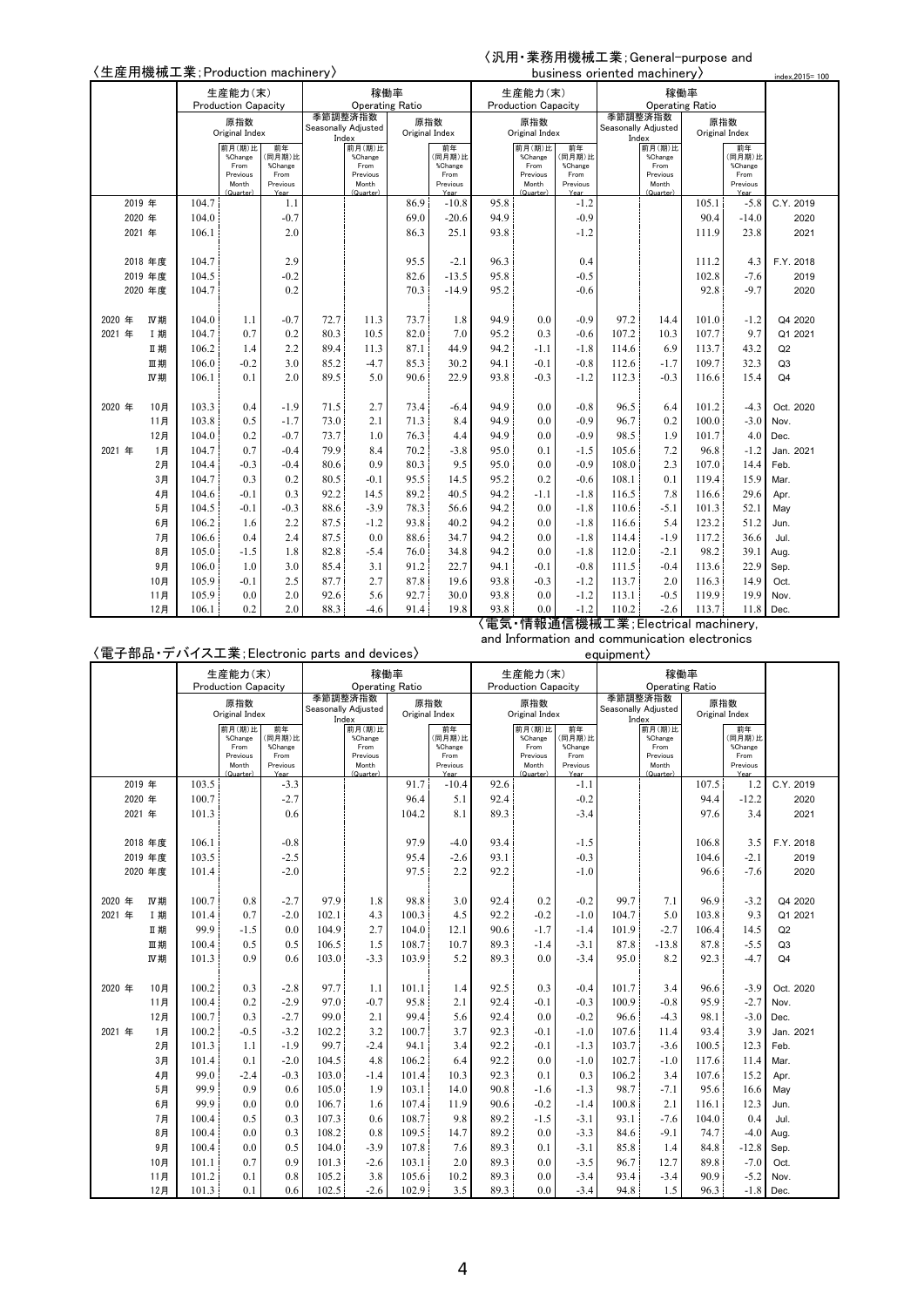# 〈電気機械工業;Electrical machinery〉

### 〈情報通信機械工業;Information and

|        |        |         | 〈電気機械工業;Electrical machinery〉 |                            |                  |       |                                |                |                  |      |                            |                  |       | communication electronics equipment) |                |                  | index.2015=100 |
|--------|--------|---------|-------------------------------|----------------------------|------------------|-------|--------------------------------|----------------|------------------|------|----------------------------|------------------|-------|--------------------------------------|----------------|------------------|----------------|
|        |        |         |                               | 生産能力(末)                    |                  |       | 稼働率                            |                |                  |      | 生産能力(末)                    |                  |       | 稼働率                                  |                |                  |                |
|        |        |         |                               | <b>Production Capacity</b> |                  |       | <b>Operating Ratio</b>         |                |                  |      | <b>Production Capacity</b> |                  |       | <b>Operating Ratio</b>               |                |                  |                |
|        |        |         |                               | 原指数                        |                  |       | 季節調整済指数<br>Seasonally Adjusted | 原指数            |                  |      | 原指数                        |                  |       | 季節調整済指数<br>Seasonally Adjusted       | 原指数            |                  |                |
|        |        |         |                               | Original Index             |                  |       | Index                          | Original Index |                  |      | Original Index             |                  |       | Index                                | Original Index |                  |                |
|        |        |         |                               | 前月(期)比<br>%Change          | 前年<br>(同月期)比     |       | 前月(期)比<br>%Change              |                | 前年<br>(同月期)比     |      | 前月(期)比<br>%Change          | 前年<br>(同月期)比     |       | 前月(期)比<br>%Change                    |                | 前年<br>(同月期)比     |                |
|        |        |         |                               | From                       | %Change          |       | From                           |                | %Change          |      | From                       | %Change          |       | From                                 |                | %Change          |                |
|        |        |         |                               | Previous<br>Month          | From<br>Previous |       | Previous<br>Month              |                | From<br>Previous |      | Previous<br>Month          | From<br>Previous |       | Previous<br>Month                    |                | From<br>Previous |                |
|        |        |         |                               | (Quarter)                  | Year             |       | (Quarter)                      |                | Year             |      | (Quarter)                  | Year             |       | (Quarter)                            |                | Year             |                |
|        | 2019 年 |         | 97.1                          |                            | $-1.3$           |       |                                | 101.4          | $-4.8$           | 85.0 |                            | $-0.6$           |       |                                      | 122.6          | 16.2             | C.Y. 2019      |
|        | 2020 年 |         | 96.4                          |                            | $-0.7$           |       |                                | 92.8           | $-8.5$           | 85.8 |                            | 0.9              |       |                                      | 98.4           | $-19.7$          | 2020           |
|        | 2021 年 |         | 96.2                          |                            | $-0.2$           |       |                                | 95.4           | 2.8              | 77.7 |                            | $-9.4$           |       |                                      | 103.0          | 4.7              | 2021           |
|        |        | 2018 年度 | 97.8                          |                            | $-2.4$           |       |                                | 106.7          | 1.5              | 85.8 |                            | 0.0              |       |                                      | 107.3          | 8.9              | F.Y. 2018      |
|        |        | 2019 年度 | 98.1                          |                            | 0.3              |       |                                | 98.4           | $-7.8$           | 84.6 |                            | $-1.4$           |       |                                      | 119.8          | 11.6             | 2019           |
|        |        | 2020 年度 | 96.7                          |                            | $-1.4$           |       |                                | 95.0           | $-3.5$           | 84.7 |                            | 0.1              |       |                                      | 100.8          | $-15.9$          | 2020           |
|        |        |         |                               |                            |                  |       |                                |                |                  |      |                            |                  |       |                                      |                |                  |                |
| 2020   | 年      | IV期     | 96.4                          | 0.1                        | $-0.7$           | 96.5  | 3.4                            | 92.3           | 1.4              | 85.8 | 0.5                        | 0.9              | 104.5 | 13.1                                 | 108.2          | $-11.7$          | Q4 2020        |
| 2021 年 |        | I期      | 96.7                          | 0.3                        | $-1.4$           | 103.0 | 6.7                            | 98.7           | 9.4              | 84.7 | $-1.3$                     | 0.1              | 110.9 | 6.1                                  | 116.7          | 9.2              | Q1 2021        |
|        |        | Ⅱ期      | 96.9                          | 0.2                        | 0.6              | 100.3 | $-2.6$                         | 110.2          | 14.2             | 80.0 | $-5.5$                     | $-5.3$           | 107.7 | $-2.9$                               | 97.2           | 15.7             | Q2             |
|        |        | 皿期      | 96.2                          | $-0.7$                     | $-0.1$           | 86.6  | $-13.7$                        | 85.9           | $-6.9$           | 77.6 | $-3.0$                     | $-9.1$           | 91.5  | $-15.0$                              | 92.7           | $-1.8$           | Q <sub>3</sub> |
|        |        | IV期     | 96.2                          | 0.0                        | $-0.2$           | 90.9  | 5.0                            | 87.0           | $-5.7$           | 77.7 | 0.1                        | $-9.4$           | 101.4 | 10.8                                 | 105.5          | $-2.5$           | Q <sub>4</sub> |
|        |        |         |                               |                            |                  |       |                                |                |                  |      |                            |                  |       |                                      |                |                  |                |
| 2020 年 |        | 10月     | 96.4                          | 0.1                        | $-0.8$           | 99.0  | 0.3                            | 94.1           | 2.2              | 85.8 | 0.5                        | 0.1              | 103.0 | 7.7                                  | 102.9          | $-15.1$          | Oct. 2020      |
|        |        | 11月     | 96.4                          | 0.0                        | $-0.8$           | 96.8  | $-2.2$                         | 91.0           | 1.0              | 85.8 | 0.0                        | 0.8              | 108.4 | 5.2                                  | 107.9          | $-9.7$           | Nov.           |
|        |        | 12月     | 96.4                          | 0.0                        | $-0.7$           | 93.6  | $-3.3$                         | 91.8           | 1.2              | 85.8 | 0.0                        | 0.9              | 102.0 | $-5.9$                               | 113.8          | $-10.4$          | Dec.           |
| 2021 年 |        | 1月      | 96.9                          | 0.5                        | $-1.6$           | 107.4 | 14.7                           | 89.8           | 8.1              | 84.5 | $-1.5$                     | 0.5              | 111.9 | 9.7                                  | 102.4          | $-4.2$           | Jan. 2021      |
|        |        | 2月      | 96.7                          | $-0.2$                     | $-1.9$           | 100.5 | $-6.4$                         | 94.8           | 13.0             | 84.5 | 0.0                        | 0.1              | 113.4 | 1.3                                  | 114.8          | 11.1             | Feb.           |
|        |        | 3月      | 96.7                          | 0.0                        | $-1.4$           | 101.1 | 0.6                            | 111.5          | 7.5              | 84.7 | 0.2                        | 0.1              | 107.4 | $-5.3$                               | 132.8          | 20.3             | Mar.           |
|        |        | 4月      | 96.8                          | 0.1                        | 0.5              | 105.3 | 4.2                            | 113.1          | 17.1             | 84.7 | 0.0                        | 0.1              | 108.0 | 0.6                                  | 94.0           | 10.1             | Apr.           |
|        |        | 5月      | 96.9                          | 0.1                        | 0.6              | 97.7  | $-7.2$                         | 99.2           | 16.3             | 80.5 | $-5.0$                     | $-4.8$           | 105.8 | $-2.0$                               | 86.8           | 17.9             | May            |
|        |        | 6月      | 96.9                          | 0.0                        | 0.6              | 97.8  | 0.1                            | 118.3          | 9.8              | 80.0 | $-0.6$                     | $-5.3$           | 109.2 | 3.2                                  | 110.9          | 19.4             | Jun.           |
|        |        | 7月      | 96.2                          | $-0.7$                     | $-0.1$           | 89.3  | $-8.7$                         | 105.6          | $-4.0$           | 77.4 | $-3.2$                     | $-8.9$           | 105.1 | $-3.8$                               | 100.0          | 14.0             | Jul.           |
|        |        | 8月      | 96.2                          | 0.0                        | $-0.1$           | 84.5  | $-5.4$                         | 72.6           | $-4.2$           | 77.3 | $-0.1$                     | $-9.4$           | 86.3  | $-17.9$                              | 80.1           | $-3.5$           | Aug.           |
|        |        | 9月      | 96.2                          | 0.0                        | $-0.1$           | 86.1  | 1.9                            | 79.5           | $-12.7$          | 77.6 | 0.4                        | $-9.1$           | 83.1  | $-3.7$                               | 97.9           | $-13.1$          | Sep.           |
|        |        | 10月     | 96.2                          | 0.0                        | $-0.2$           | 94.3  | 9.5                            | 87.5           | $-7.0$           | 77.6 | 0.0                        | $-9.6$           | 97.7  | 17.6                                 | 95.3           | $-7.4$           | Oct.           |
|        |        | 11月     | 96.2                          | 0.0                        | $-0.2$           | 90.8  | $-3.7$                         | 87.5           | $-3.8$           | 77.6 | 0.0                        | $-9.6$           | 97.3  | $-0.4$                               | 99.3           | $-8.0$           | Nov.           |
|        |        | 12月     | 96.2                          | 0.0                        | $-0.2$           | 87.6  | $-3.5$                         | 85.9           | $-6.4$           | 77.7 | 0.1                        | $-9.4$           | 109.3 | 12.3                                 | 122.0          | 7.2              | Dec.           |

|        |        |            | 〈輸送機械工業; Transport equipment〉 |                                                             |                                                     |              |                                                             |                |                                                     |              |                                                             |                                                     |              |                                                             |                |                                                     | 〈窯業・土石製品工業; Ceramics, stone and clay products〉 |
|--------|--------|------------|-------------------------------|-------------------------------------------------------------|-----------------------------------------------------|--------------|-------------------------------------------------------------|----------------|-----------------------------------------------------|--------------|-------------------------------------------------------------|-----------------------------------------------------|--------------|-------------------------------------------------------------|----------------|-----------------------------------------------------|------------------------------------------------|
|        |        |            |                               | 生産能力(末)                                                     |                                                     |              |                                                             | 稼働率            |                                                     |              | 生産能力(末)                                                     |                                                     |              |                                                             | 稼働率            |                                                     |                                                |
|        |        |            |                               | <b>Production Capacity</b>                                  |                                                     |              | <b>Operating Ratio</b>                                      |                |                                                     |              | <b>Production Capacity</b>                                  |                                                     |              | <b>Operating Ratio</b>                                      |                |                                                     |                                                |
|        |        |            |                               | 原指数                                                         |                                                     |              | 季節調整済指数<br>Seasonally Adjusted                              | 原指数            |                                                     |              | 原指数                                                         |                                                     |              | 季節調整済指数<br>Seasonally Adjusted                              |                | 原指数                                                 |                                                |
|        |        |            |                               | Original Index                                              |                                                     | Index        |                                                             | Original Index |                                                     |              | Original Index                                              |                                                     | Index        |                                                             | Original Index |                                                     |                                                |
|        |        |            |                               | 前月(期)比<br>%Change<br>From<br>Previous<br>Month<br>(Quarter) | 前年<br>(同月期)比<br>%Change<br>From<br>Previous<br>Veer |              | 前月(期)比<br>%Change<br>From<br>Previous<br>Month<br>(Quarter) |                | 前年<br>(同月期)比<br>%Change<br>From<br>Previous<br>Year |              | 前月(期)比<br>%Change<br>From<br>Previous<br>Month<br>(Quarter) | 前年<br>(同月期)比<br>%Change<br>From<br>Previous<br>Year |              | 前月(期)比<br>%Change<br>From<br>Previous<br>Month<br>(Quarter) |                | 前年<br>(同月期)比<br>%Change<br>From<br>Previous<br>Year |                                                |
|        | 2019 年 |            | 99.7                          |                                                             | 0.4                                                 |              |                                                             | 104.0          | $-0.7$                                              | 96.4         |                                                             | $-1.0$                                              |              |                                                             | 98.3           | $-4.8$                                              | C.Y. 2019                                      |
|        | 2020 年 |            | 99.5                          |                                                             | $-0.2$                                              |              |                                                             | 85.6           | $-17.7$                                             | 93.5         |                                                             | $-3.0$                                              |              |                                                             | 88.9           | $-9.6$                                              | 2020                                           |
|        | 2021 年 |            | 96.7                          |                                                             | $-2.8$                                              |              |                                                             | 87.0           | 1.6                                                 | 92.5         |                                                             | $-1.1$                                              |              |                                                             | 92.6           | 4.2                                                 | 2021                                           |
|        |        |            |                               |                                                             |                                                     |              |                                                             |                |                                                     |              |                                                             |                                                     |              |                                                             |                |                                                     |                                                |
|        |        | 2018 年度    | 99.1                          |                                                             | $-0.7$                                              |              |                                                             | 105.0          | 0.8                                                 | 97.0         |                                                             | $-0.9$                                              |              |                                                             | 102.3          | $-1.0$                                              | F.Y. 2018                                      |
|        |        | 2019 年度    | 99.4                          |                                                             | 0.3                                                 |              |                                                             | 101.8          | $-3.0$                                              | 96.5         |                                                             | $-0.5$                                              |              |                                                             | 97.9           | $-4.3$                                              | 2019                                           |
|        |        | 2020 年度    | 97.9                          |                                                             | $-1.5$                                              |              |                                                             | 85.0           | $-16.5$                                             | 92.9         |                                                             | $-3.7$                                              |              |                                                             | 87.9           | $-10.2$                                             | 2020                                           |
|        |        |            |                               |                                                             |                                                     |              |                                                             |                |                                                     |              |                                                             |                                                     |              |                                                             |                |                                                     |                                                |
| 2020 年 |        | IV期        | 99.5                          | 0.0                                                         | $-0.2$                                              | 98.3         | 12.3                                                        | 100.3          | 1.6                                                 | 93.5         | 0.0                                                         | $-3.0$                                              | 91.2         | 6.7                                                         | 94.9           | $-5.0$                                              | Q4 2020                                        |
| 2021 年 |        | <b>I 期</b> | 97.9                          | $-1.6$                                                      | $-1.5$                                              | 94.6         | $-3.8$                                                      | 98.0           | $-2.6$                                              | 92.9         | $-0.6$                                                      | $-3.7$                                              | 93.9         | 3.0                                                         | 92.4           | $-4.0$                                              | Q1 2021                                        |
|        |        | Ⅱ期         | 97.9                          | 0.0                                                         | $-1.6$                                              | 89.7         | $-5.2$                                                      | 86.8           | 59.0                                                | 92.8         | $-0.1$                                                      | $-3.6$                                              | 95.5         | 1.7                                                         | 93.8           | 18.1                                                | Q2                                             |
|        |        | 皿期         | 96.7                          | $-1.2$                                                      | $-2.8$                                              | 75.3         | $-16.1$                                                     | 74.2           | $-14.5$                                             | 92.5         | $-0.3$                                                      | $-1.1$                                              | 91.6         | $-4.1$                                                      | 90.9           | 6.9                                                 | Q3                                             |
|        |        | IV期        | 96.7                          | 0.0                                                         | $-2.8$                                              | 87.2         | 15.8                                                        | 89.1           | $-11.2$                                             | 92.5         | 0.0                                                         | $-1.1$                                              | 89.8         | $-2.0$                                                      | 93.5           | $-1.5$                                              | Q <sub>4</sub>                                 |
|        |        |            |                               |                                                             |                                                     |              |                                                             |                |                                                     |              |                                                             |                                                     |              |                                                             |                |                                                     |                                                |
| 2020 年 |        | 10月        | 99.5                          | 0.0                                                         | 0.3                                                 | 101.4        | 5.0                                                         | 105.8          | 4.9                                                 | 93.5         | 0.0                                                         | $-3.0$                                              | 91.1         | 3.1                                                         | 96.0           | $-5.7$                                              | Oct. 2020                                      |
|        |        | 11月        | 99.5                          | 0.0                                                         | $-0.2$                                              | 96.9         | $-4.4$                                                      | 99.5           | $-2.6$                                              | 93.5         | 0.0                                                         | $-3.0$                                              | 90.4         | $-0.8$                                                      | 93.7           | $-7.3$                                              | Nov.                                           |
|        |        | 12月        | 99.5                          | 0.0                                                         | $-0.2$                                              | 96.5         | $-0.4$                                                      | 95.7           | 3.0                                                 | 93.5         | 0.0                                                         | $-3.0$                                              | 92.2         | 2.0                                                         | 95.1           | $-1.9$                                              | Dec.                                           |
| 2021 年 |        | 1月         | 98.7                          | $-0.8$                                                      | $-0.8$                                              | 96.0         | $-0.5$                                                      | 88.9           | $-9.1$                                              | 92.9         | $-0.6$                                                      | $-3.6$                                              | 94.6         | 2.6                                                         | 90.1           | $-3.5$                                              | Jan. 2021                                      |
|        |        | 2月         | 98.7                          | 0.0                                                         | $-0.7$                                              | 88.4         | $-7.9$                                                      | 91.7           | $-6.9$                                              | 92.9         | 0.0                                                         | $-3.7$<br>$-3.7$                                    | 91.6         | $-3.2$                                                      | 87.3           | $-7.6$                                              | Feb.                                           |
|        |        | 3月<br>4月   | 97.9<br>97.9                  | $-0.8$<br>0.0                                               | $-1.5$                                              | 99.3<br>98.0 | 12.3<br>$-1.3$                                              | 113.5<br>95.0  | 7.5                                                 | 92.9<br>92.8 | 0.0                                                         | $-3.5$                                              | 95.4<br>95.0 | 4.1<br>$-0.4$                                               | 99.7           | $-0.9$                                              | Mar.                                           |
|        |        | 5月         | 97.9                          |                                                             | $-1.6$                                              | 79.0         |                                                             |                | 63.0<br>67.7                                        | 92.8         | $-0.1$<br>0.0                                               | $-3.6$                                              |              | 0.6                                                         | 93.5<br>91.4   | 10.8<br>24.2                                        | Apr.                                           |
|        |        | 6月         | 97.9                          | 0.0                                                         | $-1.6$<br>$-1.6$                                    |              | -19.4                                                       | 67.4<br>97.9   | 49.7                                                | 92.8         |                                                             | $-3.6$                                              | 95.6<br>95.9 | 0.3                                                         | 96.6           | 20.6                                                | May                                            |
|        |        | 7月         | 97.9                          | 0.0<br>0.0                                                  | $-1.6$                                              | 92.1<br>92.8 | 16.6<br>0.8                                                 | 97.0           | 11.0                                                | 92.8         | 0.0<br>0.0                                                  | $-3.5$                                              | 92.7         | $-3.3$                                                      | 96.7           | 9.8                                                 | Jun.<br>Jul.                                   |
|        |        | 8月         | 97.9                          | 0.0                                                         | $-1.6$                                              | 76.3         | $-17.8$                                                     | 64.9           | $-7.2$                                              | 92.8         | 0.0                                                         | $-3.5$                                              | 96.3         | 3.9                                                         | 90.0           | 14.9                                                | Aug.                                           |
|        |        | 9月         | 96.7                          | $-1.2$                                                      | $-2.8$                                              | 56.9         | $-25.4$                                                     | 60.8           | $-41.1$                                             | 92.5         | $-0.3$                                                      | $-1.1$                                              | 85.9         | $-10.8$                                                     | 86.0           | $-2.9$                                              | Sep.                                           |
|        |        | 10月        | 96.7                          | 0.0                                                         | $-2.8$                                              | 69.9         | 22.8                                                        | 70.7           | $-33.2$                                             | 92.5         | 0.0                                                         | $-1.1$                                              | 84.9         | $-1.2$                                                      | 89.0           | $-7.3$                                              | Oct.                                           |
|        |        | 11月        | 96.7                          | 0.0                                                         | $-2.8$                                              | 96.0         | 37.3                                                        | 101.7          | 2.2                                                 | 92.5         | 0.0                                                         | $-1.1$                                              | 91.7         | 8.0                                                         | 95.6           | 2.0                                                 | Nov.                                           |
|        |        | 12月        | 96.7                          | 0.0                                                         | $-2.8$                                              | 95.7         | $-0.3$                                                      | 95.0           | $-0.7$                                              | 92.5         | 0.0                                                         | -1.1                                                | 92.8         | 1.2                                                         | 95.8           | 0.7                                                 | Dec.                                           |
|        |        |            |                               |                                                             |                                                     |              |                                                             |                |                                                     |              |                                                             |                                                     |              |                                                             |                |                                                     |                                                |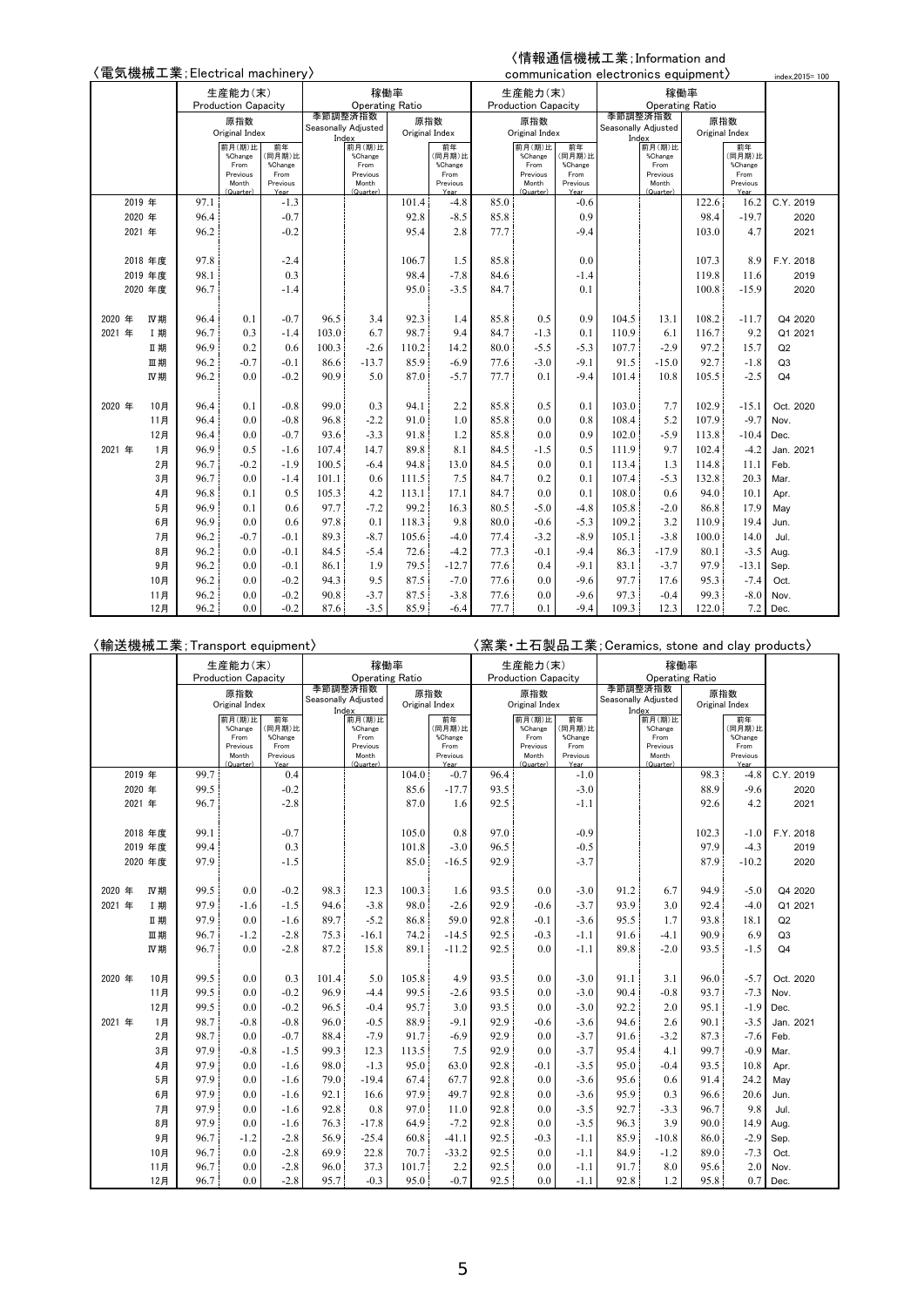# 〈石油・石炭製品工業;Petroleum and coal

|        |        |           | 〈化学工業; Chemicals〉 |                            |                  |       |                                |       |                  |      |                            |                  | products |                                |                |                  | index.2015=100 |
|--------|--------|-----------|-------------------|----------------------------|------------------|-------|--------------------------------|-------|------------------|------|----------------------------|------------------|----------|--------------------------------|----------------|------------------|----------------|
|        |        |           |                   | 生産能力(末)                    |                  |       | 稼働率                            |       |                  |      | 生産能力(末)                    |                  |          | 稼働率                            |                |                  |                |
|        |        |           |                   | <b>Production Capacity</b> |                  |       | <b>Operating Ratio</b>         |       |                  |      | <b>Production Capacity</b> |                  |          | <b>Operating Ratio</b>         |                |                  |                |
|        |        |           |                   | 原指数                        |                  |       | 季節調整済指数<br>Seasonally Adiusted | 原指数   |                  |      | 原指数                        |                  |          | 季節調整済指数<br>Seasonally Adjusted | 原指数            |                  |                |
|        |        |           |                   | Original Index             |                  | Index |                                |       | Original Index   |      | Original Index             |                  |          | Index                          | Original Index |                  |                |
|        |        |           |                   | 前月(期)比<br>%Change          | 前年<br>(同月期)比     |       | 前月(期)比<br>%Change              |       | 前年<br>(同月期)比     |      | 前月(期)比<br>%Change          | 前年<br>同月期)比      |          | 前月(期)比<br>%Change              |                | 前年<br>同月期)比      |                |
|        |        |           |                   | From                       | %Change          |       | From                           |       | %Change          |      | From                       | %Change          |          | From                           |                | %Change          |                |
|        |        |           |                   | Previous<br>Month          | From<br>Previous |       | Previous<br>Month              |       | From<br>Previous |      | Previous<br>Month          | From<br>Previous |          | Previous<br>Month              |                | From<br>Previous |                |
|        |        |           |                   | (Quarter)                  | Year             |       | (Quarter)                      |       | Year             |      | (Quarter)                  | Year             |          | (Quarter)                      |                | Year             |                |
|        | 2019 年 |           | 98.4              |                            | $-0.5$           |       |                                | 100.5 | 0.4              | 90.0 |                            | 0.0              |          |                                | 105.1          | $-0.4$           | C.Y. 2019      |
|        | 2020 年 |           | 98.4              |                            | 0.0              |       |                                | 89.6  | $-10.8$          | 88.5 |                            | $-1.7$           |          |                                | 86.8           | $-17.4$          | 2020           |
|        | 2021 年 |           | 97.9              |                            | $-0.5$           |       |                                | 96.2  | 7.4              | 88.4 |                            | $-0.1$           |          |                                | 87.5           | 0.8              | 2021           |
|        |        | 2018 年度   | 98.9              |                            | 0.0              |       |                                | 100.2 | $-3.0$           | 90.0 |                            | 0.0              |          |                                | 104.9          | $-3.9$           | F.Y. 2018      |
|        |        | 2019 年度   | 98.7              |                            | $-0.2$           |       |                                | 98.7  | $-1.5$           | 90.0 |                            | 0.0              |          |                                | 103.3          | $-1.5$           | 2019           |
|        |        | 2020 年度   | 98.3              |                            | $-0.4$           |       |                                | 89.5  | $-9.3$           | 88.5 |                            | $-1.7$           |          |                                | 83.7           | $-19.0$          | 2020           |
|        |        |           |                   |                            |                  |       |                                |       |                  |      |                            |                  |          |                                |                |                  |                |
| 2020 年 |        | IV期       | 98.4              | $-0.2$                     | 0.0              | 89.1  | 0.2                            | 93.2  | $-8.2$           | 88.5 | $-1.6$                     | $-1.7$           | 87.1     | 10.0                           | 89.2           | $-14.3$          | Q4 2020        |
| 2021 年 |        | <b>I期</b> | 98.3              | $-0.1$                     | $-0.4$           | 93.4  | 4.8                            | 94.7  | $-0.6$           | 88.5 | 0.0                        | $-1.7$           | 84.4     | $-3.1$                         | 89.3           | $-12.3$          | Q1 2021        |
|        |        | Ⅱ期        | 97.8              | $-0.5$                     | $-0.9$           | 98.6  | 5.6                            | 93.5  | 14.4             | 88.4 | $-0.1$                     | $-1.7$           | 84.3     | $-0.1$                         | 78.1           | 0.9              | Q2             |
|        |        | 皿期        | 97.9              | 0.1                        | $-0.7$           | 97.8  | $-0.8$                         | 97.2  | 9.8              | 88.4 | 0.0                        | $-1.7$           | 88.7     | 5.2                            | 88.0           | 12.0             | Q3             |
|        |        | IV期       | 97.9              | 0.0                        | $-0.5$           | 95.3  | $-2.6$                         | 99.6  | 6.9              | 88.4 | 0.0                        | $-0.1$           | 92.2     | 3.9                            | 94.4           | 5.8              | Q <sub>4</sub> |
|        |        |           |                   |                            |                  |       |                                |       |                  |      |                            |                  |          |                                |                |                  |                |
| 2020 年 |        | 10月       | 98.5              | $-0.1$                     | 0.1              | 89.6  | $-0.2$                         | 91.1  | $-9.0$           | 88.5 | $-1.6$                     | $-1.7$           | 86.8     | 5.6                            | 81.7           | $-17.1$          | Oct. 2020      |
|        |        | 11月       | 98.4              | $-0.1$                     | 0.0              | 88.0  | $-1.8$                         | 90.8  | $-9.4$           | 88.4 | $-0.1$                     | $-1.7$           | 85.8     | $-1.2$                         | 87.1           | $-15.2$          | Nov.           |
|        |        | 12月       | 98.4              | 0.0                        | 0.0              | 89.7  | 1.9                            | 97.6  | $-6.3$           | 88.5 | 0.1                        | $-1.7$           | 88.6     | 3.3                            | 98.9           | $-10.9$          | Dec.           |
| 2021 年 |        | 1月        | 98.3              | $-0.1$                     | $-0.4$           | 93.0  | 3.7                            | 97.3  | $-1.7$           | 88.5 | 0.0                        | $-1.7$           | 88.4     | $-0.2$                         | 97.5           | $-10.4$          | Jan. 2021      |
|        |        | 2月        | 98.3              | 0.0                        | $-0.4$           | 90.8  | $-2.4$                         | 88.7  | $-6.9$           | 88.2 | $-0.3$                     | $-1.9$           | 83.2     | $-5.9$                         | 82.4           | $-14.0$          | Feb.           |
|        |        | 3月        | 98.3              | 0.0                        | $-0.4$           | 96.5  | 6.3                            | 98.0  | 7.1              | 88.5 | 0.3                        | $-1.7$           | 81.7     | $-1.8$                         | 88.1           | $-12.6$          | Mar.           |
|        |        | 4月        | 97.9              | $-0.4$                     | $-0.8$           | 97.0  | 0.5                            | 97.1  | 7.8              | 88.4 | $-0.1$                     | $-1.7$           | 83.8     | 2.6                            | 84.1           | $-4.4$           | Apr.           |
|        |        | 5月        | 97.9              | 0.0                        | $-0.8$           | 98.8  | 1.9                            | 93.1  | 15.7             | 88.5 | 0.1                        | $-1.7$           | 83.4     | $-0.5$                         | 76.7           | 4.6              | May            |
|        |        | 6月        | 97.8              | $-0.1$                     | $-0.9$           | 100.0 | 1.2                            | 90.2  | 21.2             | 88.4 | $-0.1$                     | $-1.7$           | 85.6     | 2.6                            | 73.4           | 3.4              | Jun.           |
|        |        | 7月        | 97.8              | 0.0                        | $-0.9$           | 96.6  | $-3.4$                         | 94.7  | 10.0             | 88.5 | 0.1                        | $-1.7$           | 81.7     | $-4.6$                         | 79.6           | 7.7              | Jul.           |
|        |        | 8月        | 97.7<br>$-0.1$    |                            | $-1.0$           | 96.7  | 0.1                            | 97.6  | 8.4              | 88.5 | 0.0                        | $-1.7$           | 91.1     | 11.5                           | 94.5           | 14.4             | Aug.           |
|        |        | 9月        | 97.9              | 0.2                        | $-0.7$           | 100.0 | 3.4                            | 99.4  | 11.3             | 88.4 | $-0.1$                     | $-1.7$           | 93.3     | 2.4                            | 90.0           | 13.5             | Sep.           |
|        |        | 10月       | 97.9              | 0.0                        | $-0.6$           | 96.2  | $-3.8$                         | 97.4  | 6.9              | 88.5 | 0.1                        | 0.0              | 94.5     | 1.3                            | 88.9           | 8.8              | Oct.           |
|        |        | 11月       | 97.9              | 0.0                        | $-0.5$           | 94.6  | $-1.7$                         | 97.9  | 7.8              | 88.4 | $-0.1$                     | 0.0              | 89.0     | $-5.8$                         | 90.4           | 3.8              | Nov.           |
|        |        | 12月       | 97.9              | 0.0                        | $-0.5$           | 95.1  | 0.5                            | 103.5 | 6.0              | 88.4 | 0.0                        | $-0.1$           | 93.1     | 4.6                            | 104.0          | 5.2              | Dec.           |

|        |        |                               | 〈パルプ・紙・紙加工品工業; Pulp, paper and paper products〉 |                                                             |                                                     |                                         |                                                             |                       |                                                     |                      |                                                             |                                                     | 〈その他工業; Other manufacturing〉 |                                                             |                      |                                                     |                           |
|--------|--------|-------------------------------|------------------------------------------------|-------------------------------------------------------------|-----------------------------------------------------|-----------------------------------------|-------------------------------------------------------------|-----------------------|-----------------------------------------------------|----------------------|-------------------------------------------------------------|-----------------------------------------------------|------------------------------|-------------------------------------------------------------|----------------------|-----------------------------------------------------|---------------------------|
|        |        |                               |                                                | 生産能力(末)                                                     |                                                     |                                         | 稼働率                                                         |                       |                                                     |                      | 生産能力(末)                                                     |                                                     |                              | 稼働率                                                         |                      |                                                     |                           |
|        |        |                               |                                                | <b>Production Capacity</b>                                  |                                                     |                                         | <b>Operating Ratio</b>                                      |                       |                                                     |                      | <b>Production Capacity</b>                                  |                                                     |                              | <b>Operating Ratio</b>                                      |                      |                                                     |                           |
|        |        |                               |                                                | 原指数<br>Original Index                                       |                                                     | 季節調整済指数<br>Seasonally Adjusted<br>Index |                                                             | 原指数<br>Original Index |                                                     |                      | 原指数<br>Original Index                                       |                                                     | Index                        | 季節調整済指数<br>Seasonally Adjusted                              | Original Index       | 原指数                                                 |                           |
|        |        |                               |                                                | 前月(期)比<br>%Change<br>From<br>Previous<br>Month<br>(Quarter) | 前年<br>(同月期)比<br>%Change<br>From<br>Previous<br>Veer |                                         | 前月(期)比<br>%Change<br>From<br>Previous<br>Month<br>(Quarter) |                       | 前年<br>(同月期)比<br>%Change<br>From<br>Previous<br>Vasr |                      | 前月(期)比<br>%Change<br>From<br>Previous<br>Month<br>(Quarter) | 前年<br>(同月期)比<br>%Change<br>From<br>Previous<br>Year |                              | 前月(期)比<br>%Change<br>From<br>Previous<br>Month<br>(Quarter) |                      | 前年<br>(同月期)比<br>%Change<br>From<br>Previous<br>Year |                           |
|        | 2019 年 |                               | 101.8                                          |                                                             | 0.2                                                 |                                         |                                                             | 96.6                  | $-2.7$                                              | 95.0                 |                                                             | $-0.9$                                              |                              |                                                             | 97.8                 | $-1.7$                                              | C.Y. 2019                 |
|        | 2020 年 |                               | 100.3                                          |                                                             | $-1.5$                                              |                                         |                                                             | 86.9                  | $-10.0$                                             | 93.1                 |                                                             | $-2.0$                                              |                              |                                                             | 83.7                 | $-14.4$                                             | 2020                      |
|        | 2021 年 |                               | 98.7                                           |                                                             | $-1.6$                                              |                                         |                                                             | 91.2                  | 4.9                                                 | 91.4                 |                                                             | $-1.8$                                              |                              |                                                             | 92.8                 | 10.9                                                | 2021                      |
|        |        | 2018 年度<br>2019 年度<br>2020 年度 | 101.7<br>101.6<br>100.4                        |                                                             | 0.2<br>$-0.1$<br>$-1.2$                             |                                         |                                                             | 99.0<br>95.5<br>85.9  | $-1.3$<br>$-3.5$<br>$-10.1$                         | 95.5<br>94.6<br>91.6 |                                                             | $-0.6$<br>$-0.9$<br>$-3.2$                          |                              |                                                             | 99.2<br>96.6<br>83.1 | $-0.5$<br>$-2.6$<br>$-14.0$                         | F.Y. 2018<br>2019<br>2020 |
|        |        |                               |                                                |                                                             |                                                     |                                         |                                                             |                       |                                                     |                      |                                                             |                                                     |                              |                                                             |                      |                                                     |                           |
| 2020 年 |        | IV 期                          | 100.3                                          | $-0.5$                                                      | $-1.5$                                              | 88.6                                    | 6.1                                                         | 90.5                  | $-4.9$                                              | 93.1                 | $-1.2$                                                      | $-2.0$                                              | 88.8                         | 8.8                                                         | 89.8                 | $-6.8$                                              | Q4 2020                   |
| 2021 年 |        | I 期                           | 100.4                                          | 0.1                                                         | $-1.2$                                              | 89.5                                    | 1.0                                                         | 89.0                  | $-4.1$                                              | 91.6                 | $-1.6$                                                      | $-3.2$                                              | 91.7                         | 3.3                                                         | 91.1                 | $-2.8$                                              | Q1 2021                   |
|        |        | Ⅱ期                            | 100.0                                          | $-0.4$                                                      | $-1.6$                                              | 91.4                                    | 2.1                                                         | 90.9                  | 11.5                                                | 91.3                 | $-0.3$                                                      | $-3.4$                                              | 92.8                         | 1.2                                                         | 93.1                 | 32.6                                                | Q2                        |
|        |        | 皿期                            | 99.7                                           | $-0.3$                                                      | $-1.1$                                              | 91.9                                    | 0.5                                                         | 91.0                  | 10.0                                                | 91.4                 | 0.1                                                         | $-3.0$                                              | 93.4                         | 0.6                                                         | 92.9                 | 14.4                                                | Q3                        |
|        |        | IV期                           | 98.7                                           | $-1.0$                                                      | $-1.6$                                              | 92.0                                    | 0.1                                                         | 93.9                  | 3.8                                                 | 91.4                 | 0.0                                                         | $-1.8$                                              | 93.0                         | $-0.4$                                                      | 93.9                 | 4.6                                                 | Q <sub>4</sub>            |
| 2020 年 |        | 10月                           | 100.2                                          | $-0.6$                                                      | $-1.7$                                              | 88.3                                    | 2.0                                                         | 92.6                  | $-5.3$                                              | 93.7                 | $-0.5$                                                      | $-1.5$                                              | 88.0                         | 4.5                                                         | 92.5                 | $-8.9$                                              | Oct. 2020                 |
|        |        | 11月                           | 100.2                                          | 0.0                                                         | $-1.7$                                              | 89.1                                    | 0.9                                                         | 89.7                  | $-5.2$                                              | 93.5                 | $-0.2$                                                      | $-1.6$                                              | 87.7                         | $-0.3$                                                      | 89.5                 | $-8.5$                                              | Nov.                      |
|        |        | 12月                           | 100.3                                          | 0.1                                                         | $-1.5$                                              | 88.4                                    | $-0.8$                                                      | 89.2                  | $-4.4$                                              | 93.1                 | $-0.4$                                                      | $-2.0$                                              | 90.8                         | 3.5                                                         | 87.3                 | $-2.8$                                              | Dec.                      |
| 2021 年 |        | 1月                            | 100.3                                          | 0.0                                                         | $-1.6$                                              | 91.4                                    | 3.4                                                         | 86.5                  | $-3.4$                                              | 91.6                 | $-1.6$                                                      | $-3.4$                                              | 91.5                         | 0.8                                                         | 85.0                 | $-5.2$                                              | Jan. 2021                 |
|        |        | 2月                            | 100.3                                          | 0.0                                                         | $-1.6$                                              | 88.3                                    | $-3.4$                                                      | 83.8                  | $-5.8$                                              | 91.6                 | 0.0                                                         | $-3.3$                                              | 89.9                         | $-1.7$                                                      | 88.2                 | $-4.1$                                              | Feb.                      |
|        |        | 3月                            | 100.4                                          | 0.1                                                         | $-1.2$                                              | 88.9                                    | 0.7                                                         | 96.7                  | $-3.2$                                              | 91.6                 | 0.0                                                         | $-3.2$                                              | 93.8                         | 4.3                                                         | 100.1                | 0.8                                                 | Mar.                      |
|        |        | 4月                            | 100.0                                          | $-0.4$                                                      | $-1.5$                                              | 93.9                                    | 5.6                                                         | 95.3                  | 3.8                                                 | 91.4                 | $-0.2$                                                      | $-3.6$                                              | 93.6                         | $-0.2$                                                      | 95.9                 | 17.5                                                | Apr.                      |
|        |        | 5月                            | 100.0                                          | 0.0                                                         | $-1.5$                                              | 91.2                                    | $-2.9$                                                      | 90.2                  | 15.5                                                | 91.3                 | $-0.1$                                                      | $-3.7$                                              | 90.6                         | $-3.2$                                                      | 87.0                 | 35.3                                                | May                       |
|        |        | 6月                            | 100.0                                          | 0.0                                                         | $-1.6$                                              | 89.0                                    | $-2.4$                                                      | 87.3                  | 17.2                                                | 91.3                 | 0.0                                                         | $-3.4$                                              | 94.3                         | 4.1                                                         | 96.4                 | 48.8                                                | Jun.                      |
|        |        | 7月                            | 99.7                                           | $-0.3$                                                      | $-1.6$                                              | 94.1                                    | 5.7                                                         | 92.2                  | 13.1                                                | 91.3                 | 0.0                                                         | $-3.3$                                              | 95.0                         | 0.7                                                         | 98.9                 | 19.7                                                | Jul.                      |
|        |        | 8月                            | 99.7                                           | 0.0                                                         | $-1.2$                                              | 91.0                                    | $-3.3$                                                      | 89.2                  | 12.9                                                | 91.3                 | 0.0                                                         | $-3.3$                                              | 93.7                         | $-1.4$                                                      | 85.3                 | 15.3                                                | Aug.                      |
|        |        | 9月                            | 99.7                                           | 0.0                                                         | $-1.1$                                              | 90.7                                    | $-0.3$                                                      | 91.7                  | 4.8                                                 | 91.4                 | 0.1                                                         | $-3.0$                                              | 91.5                         | $-2.3$                                                      | 94.6                 | 8.7                                                 | Sep.                      |
|        |        | 10月                           | 98.8                                           | $-0.9$                                                      | $-1.4$                                              | 92.8                                    | 2.3                                                         | 96.7                  | 4.4                                                 | 91.3                 | $-0.1$                                                      | $-2.6$                                              | 92.0                         | 0.5                                                         | 96.3                 | 4.1                                                 | Oct.                      |
|        |        | 11月                           | 98.8                                           | 0.0                                                         | $-1.4$                                              | 91.1                                    | $-1.8$                                                      | 92.2                  | 2.8                                                 | 91.4                 | 0.1                                                         | $-2.2$                                              | 92.7                         | 0.8                                                         | 95.0                 | 6.1                                                 | Nov.                      |
|        |        | 12月                           | 98.7                                           | $-0.1$                                                      | $-1.6$                                              | 92.0                                    | 1.0                                                         | 92.8                  | 4.0                                                 | 91.4                 | 0.0                                                         | $-1.8$                                              | 94.2                         | 1.6                                                         | 90.5                 | 3.7                                                 | Dec.                      |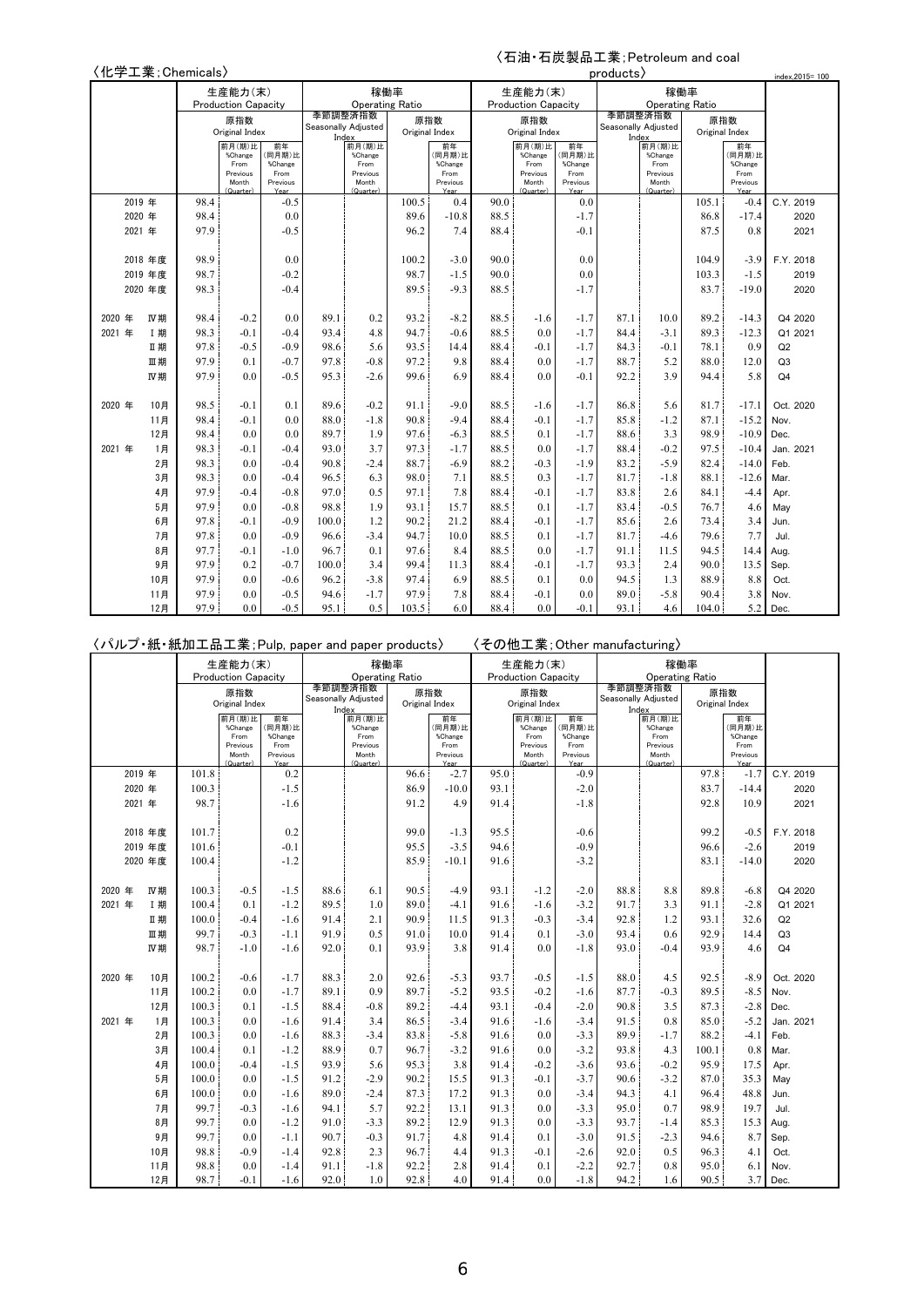|        |        |            | 〈繊維工業;Textiles〉 |                            |                  |       |                     |                        |                  |      |                            |                  | 〈その他製品工業; Other products〉 |                              |                |                  | index.2015=100 |
|--------|--------|------------|-----------------|----------------------------|------------------|-------|---------------------|------------------------|------------------|------|----------------------------|------------------|---------------------------|------------------------------|----------------|------------------|----------------|
|        |        |            |                 | 生産能力(末)                    |                  |       | 稼働率                 |                        |                  |      | 生産能力(末)                    |                  |                           |                              | 稼働率            |                  |                |
|        |        |            |                 | <b>Production Capacity</b> |                  |       |                     | <b>Operating Ratio</b> |                  |      | <b>Production Capacity</b> |                  |                           | <b>Operating Ratio</b>       |                |                  |                |
|        |        |            |                 | 原指数                        |                  |       | 季節調整済指数             | 原指数                    |                  |      | 原指数                        |                  |                           | 季節調整済指数                      |                | 原指数              |                |
|        |        |            |                 | Original Index             |                  | Index | Seasonally Adjusted | Original Index         |                  |      | Original Index             |                  |                           | Seasonally Adjusted<br>Index | Original Index |                  |                |
|        |        |            |                 | 前月(期)比<br>%Change          | 前年<br>(同月期)比     |       | 前月(期)比<br>%Change   |                        | 前年<br>同月期)比      |      | 前月(期)比<br>%Change          | 前年<br>(同月期)比     |                           | 前月(期)比<br>%Change            |                | 前年<br>(同月期)比     |                |
|        |        |            |                 | From                       | %Change          |       | From                |                        | %Change          |      | From                       | %Change          |                           | From                         |                | %Change          |                |
|        |        |            |                 | Previous<br>Month          | From<br>Previous |       | Previous<br>Month   |                        | From<br>Previous |      | Previous<br>Month          | From<br>Previous |                           | Previous<br>Month            |                | From<br>Previous |                |
|        |        |            |                 | (Quarter)                  | Year             |       | (Quarter)           |                        | Year             |      | (Quarter)                  | Year             |                           | (Quarter)                    |                | Year             |                |
|        | 2019 年 |            | 93.8            |                            | $-1.6$           |       |                     | 93.9                   | $-3.3$           | 95.9 |                            | $-0.4$           |                           |                              | 100.6          | $-0.5$           | C.Y. 2019      |
|        | 2020 年 |            | 90.4            |                            | $-3.6$           |       |                     | 85.8                   | $-8.6$           | 95.2 |                            | $-0.7$           |                           |                              | 82.2           | $-18.3$          | 2020           |
|        | 2021 年 |            | 89.5            |                            | $-1.0$           |       |                     | 87.8                   | 2.3              | 92.8 |                            | $-2.5$           |                           |                              | 96.2           | 17.0             | 2021           |
|        |        |            |                 |                            |                  |       |                     |                        |                  |      |                            |                  |                           |                              |                |                  |                |
|        |        | 2018 年度    | 94.6            |                            | $-1.4$           |       |                     | 96.6                   | $-1.2$           | 96.1 |                            | $-0.3$           |                           |                              | 101.0          | 0.0              | F.Y. 2018      |
|        |        | 2019 年度    | 93.0            |                            | $-1.7$           |       |                     | 93.2                   | $-3.5$           | 95.9 |                            | $-0.2$           |                           |                              | 99.0           | $-2.0$           | 2019           |
|        |        | 2020 年度    | 90.3            |                            | $-2.9$           |       |                     | 84.4                   | $-9.4$           | 92.6 |                            | $-3.4$           |                           |                              | 82.2           | $-17.0$          | 2020           |
|        |        |            |                 |                            |                  |       |                     |                        |                  |      |                            |                  |                           |                              |                |                  |                |
| 2020 年 |        | IV期        | 90.4            | $-1.6$                     | $-3.6$           | 82.9  | 0.9                 | 82.2                   | $-10.0$          | 95.2 | $-0.7$                     | $-0.7$           | 93.1                      | 14.9                         | 95.1           | $-4.8$           | Q4 2020        |
| 2021 年 |        | <b>I</b> 期 | 90.3            | $-0.1$                     | $-2.9$           | 87.0  | 4.9                 | 86.7                   | $-6.2$           | 92.6 | $-2.7$                     | $-3.4$           | 95.0                      | 2.0                          | 94.2           | $-0.3$           | Q1 2021        |
|        |        | Ⅱ期         | 89.8            | $-0.6$                     | $-3.1$           | 87.0  | 0.0                 | 87.8                   | 1.9              | 92.5 | $-0.1$                     | $-3.5$           | 97.1                      | 2.2                          | 96.8           | 64.1             | Q2             |
|        |        | 皿期         | 89.9            | 0.1                        | $-2.2$           | 89.0  | 2.3                 | 89.2                   | 8.1              | 92.5 | 0.0                        | $-3.5$           | 96.4                      | $-0.7$                       | 95.5           | 18.9             | Q3             |
|        |        | IV期        | 89.5            | $-0.4$                     | $-1.0$           | 88.3  | $-0.8$              | 87.5                   | 6.4              | 92.8 | 0.3                        | $-2.5$           | 96.3                      | $-0.1$                       | 98.4           | 3.5              | Q <sub>4</sub> |
| 2020 年 |        | 10月        | 91.7            | $-0.2$                     | $-2.4$           | 81.5  | 1.0                 | 81.1                   | $-12.0$          | 95.2 | $-0.7$                     | $-0.7$           | 92.3                      | 6.2                          | 100.6          | $-6.9$           | Oct. 2020      |
|        |        | 11月        | 91.2            | $-0.5$                     | $-2.8$           | 80.8  | $-0.9$              | 79.4                   | $-11.9$          | 95.2 | 0.0                        | $-0.7$           | 92.5                      | 0.2                          | 96.5           | $-6.4$           | Nov.           |
|        |        | 12月        | 90.4            | $-0.9$                     | $-3.6$           | 86.4  | 6.9                 | 86.1                   | $-5.9$           | 95.2 | 0.0                        | $-0.7$           | 94.5                      | 2.2                          | 88.1           | $-0.6$           | Dec.           |
| 2021 年 |        | 1月         | 90.4            | 0.0                        | $-3.1$           | 85.8  | $-0.7$              | 83.7                   | $-8.6$           | 92.6 | $-2.7$                     | $-3.4$           | 95.8                      | 1.4                          | 85.9           | $-2.7$           | Jan. 2021      |
|        |        | 2月         | 90.4            | 0.0                        | $-3.1$           | 87.5  | 2.0                 | 84.7                   | $-4.5$           | 92.6 | 0.0                        | $-3.4$           | 91.6                      | $-4.4$                       | 90.7           | $-3.8$           | Feb.           |
|        |        | 3月         | 90.3            | $-0.1$                     | $-2.9$           | 87.7  | 0.2                 | 91.8                   | $-5.4$           | 92.6 | 0.0                        | $-3.4$           | 97.6                      | 6.6                          | 106.0          | 5.1              | Mar.           |
|        |        | 4月         | 89.9            | $-0.4$                     | $-3.9$           | 87.2  | $-0.6$              | 88.7                   | $-2.8$           | 92.5 | $-0.1$                     | $-3.5$           | 98.2                      | 0.6                          | 100.9          | 34.9             | Apr.           |
|        |        | 5月         | 89.8            | $-0.1$                     | $-3.8$           | 86.0  | $-1.4$              | 86.6                   | 1.6              | 92.5 | 0.0                        | $-3.5$           | 94.3                      | $-4.0$                       | 87.3           | 75.7             | May            |
|        |        | 6月         | 89.8            | 0.0                        | $-3.1$           | 87.7  | 2.0                 | 88.0                   | 7.2              | 92.5 | 0.0                        | $-3.5$           | 98.7                      | 4.7                          | 102.2          | 94.3             | Jun.           |
|        |        | 7月         | 89.8            | 0.0                        | $-2.8$           | 89.4  | 1.9                 | 91.8                   | 4.6              | 92.5 | 0.0                        | $-3.5$           | 98.6                      | $-0.1$                       | 103.9          | 31.7             | Jul.           |
|        |        | 8月         | 89.8            | 0.0                        | $-2.8$           | 88.2  | $-1.3$              | 86.6                   | 9.5              | 92.5 | 0.0                        | $-3.5$           | 97.3                      | $-1.3$                       | 84.3           | 19.7             | Aug.           |
|        |        | 9月         | 89.9            | 0.1                        | $-2.2$           | 89.5  | 1.5                 | 89.3                   | 10.9             | 92.5 | 0.0                        | $-3.5$           | 93.4                      | $-4.0$                       | 98.4           | 7.4              | Sep.           |
|        |        | 10月        | 89.8            | $-0.1$                     | $-2.1$           | 88.5  | $-1.1$              | 87.5                   | 7.9              | 92.5 | 0.0                        | $-2.8$           | 94.1                      | 0.7                          | 102.4          | 1.8              | Oct.           |
|        |        | 11月        | 89.6            | $-0.2$                     | $-1.8$           | 87.0  | $-1.7$              | 86.1                   | 8.4              | 92.8 | 0.3                        | $-2.5$           | 96.8                      | 2.9                          | 101.2          | 4.9              | Nov.           |
|        |        | 12月        | 89.5            | $-0.1$                     | $-1.0$           | 89.4  | 2.8                 | 89.0                   | 3.4              | 92.8 | 0.0                        | $-2.5$           | 98.1                      | 1.3                          | 91.5           | 3.9              | Dec.           |

〈製造工業(除.機械工業);Manufacturing (excl.

| 〈機械工業; Machinery industry〉<br>Machinery)<br>稼働率<br>稼働率<br>生産能力(末)<br>生産能力(末)<br><b>Operating Ratio</b><br><b>Production Capacity</b><br><b>Operating Ratio</b><br><b>Production Capacity</b><br>季節調整済指数<br>季節調整済指数<br>原指数<br>原指数<br>原指数<br>原指数<br>Seasonally Adjusted<br>Seasonally Adjusted<br>Original Index<br>Original Index<br>Original Index<br>Original Index<br>Index<br>Index<br>前月(期)比<br>前月(期)比<br>前年<br>前年<br>前月(期)比<br>前月(期)比<br>前年<br>前年<br>(同月期) 比<br>(同月期)比<br>(同月期)比<br>(同月期)比<br>%Change<br>%Change<br>%Change<br>%Change<br>%Change<br>%Change<br>From<br>%Change<br>From<br>%Change<br>From<br>From<br>Previous<br>From<br>Previous<br>From<br>From<br>Previous<br>From<br>Previous<br>Month<br>Previous<br>Month<br>Month<br>Previous<br>Month<br>Previous<br>Previous<br>(Quarter)<br>(Quarter)<br>Year<br>(Quarter)<br>Year<br>(Quarter)<br>Year<br>Year<br>97.6<br>2019 年<br>98.7<br>$-0.4$<br>100.4<br>$-3.7$<br>$-0.5$<br>99.2<br>C.Y. 2019<br>$-2.2$<br>98.0<br>$-0.7$<br>96.5<br>87.9<br>2020 年<br>86.5<br>$-13.8$<br>$-1.1$<br>$-11.4$<br>2020<br>96.3<br>$-1.7$<br>94.1<br>96.0<br>$-0.5$<br>94.5<br>2021 年<br>8.8<br>7.5<br>2021<br>99.0<br>$-0.2$<br>103.6<br>0.7<br>98.1<br>101.1<br>2018 年度<br>$-0.1$<br>$-1.2$<br>F.Y. 2018<br>98.5<br>97.9<br>98.6<br>$-0.4$<br>$-4.9$<br>97.6<br>$-0.5$<br>$-3.2$<br>2019 年度<br>2019<br>97.4<br>$-1.2$<br>96.4<br>$-1.2$<br>87.4<br>2020 年度<br>87.3<br>$-10.7$<br>2020<br>$-11.4$<br>98.0<br>0.3<br>$-0.7$<br>94.8<br>95.1<br>0.3<br>96.5<br>$-0.3$<br>90.3<br>5.7<br>92.0<br>$-6.7$<br>IV期<br>11.3<br>$-1.1$<br>Q4 2020<br>2020 年<br>97.1<br>96.4<br>93.3<br>3.3<br>2021 年<br>97.4<br>$-0.6$<br>$-1.2$<br>2.4<br>98.0<br>3.4<br>$-0.1$<br>$-1.2$<br>93.3<br>$-2.0$<br><b>I期</b><br>Q1 2021<br>$-0.5$<br>$-0.3$<br>1.9<br>96.9<br>$-1.0$<br>$-0.5$<br>96.0<br>36.2<br>96.1<br>$-1.2$<br>95.1<br>93.7<br>18.2<br>Ⅱ期<br>96.6<br>Q2<br>96.2<br>$-0.7$<br>87.3<br>87.3<br>2.2<br>96.2<br>95.0<br>$-0.1$<br>94.7<br>11.3<br>皿期<br>$-1.5$<br>$-9.6$<br>0.1<br>$-0.6$<br>Q <sub>3</sub><br>8.7<br>96.3<br>$-1.7$<br>95.2<br>$-0.5$<br>94.6<br>$-0.4$<br>4.7<br>IV期<br>0.1<br>94.9<br>0.1<br>96.0<br>$-0.2$<br>96.3<br>Q <sub>4</sub><br>97.8<br>$-0.8$<br>95.9<br>6.0<br>97.6<br>0.0<br>$-0.2$<br>$-1.0$<br>90.2<br>92.1<br>10月<br>0.1<br>96.6<br>3.1<br>$-7.7$<br>Oct. 2020<br>2020 年<br>97.9<br>0.1<br>$-0.9$<br>94.2<br>$-1.8$<br>93.7<br>96.5<br>$-0.1$<br>89.7<br>$-0.6$<br>90.8<br>11月<br>$-1.1$<br>$-1.1$<br>$-7.4$<br>Nov.<br>98.0<br>2.3<br>96.5<br>93.2<br>12月<br>0.1<br>$-0.7$<br>94.4<br>0.2<br>94.1<br>0.0<br>$-1.1$<br>91.1<br>1.6<br>$-4.8$<br>Dec.<br>1月<br>97.6<br>$-1.3$<br>97.6<br>3.4<br>89.3<br>$-3.1$<br>96.5<br>0.0<br>$-1.2$<br>93.7<br>2.9<br>92.0<br>$-3.1$<br>Jan. 2021<br>2021 年<br>$-0.4$<br>$-2.2$<br>2月<br>97.6<br>$-1.2$<br>94.3<br>2.6<br>96.5<br>0.0<br>91.6<br>88.3<br>0.0<br>$-3.4$<br>93.6<br>$-1.1$<br>$-6.1$<br>Feb.<br>3.3<br>3月<br>97.4<br>$-0.2$<br>$-1.2$<br>99.3<br>5.3<br>96.4<br>$-1.2$<br>94.6<br>99.6<br>111.1<br>10.1<br>$-0.1$<br>3.0<br>Mar.<br>97.0<br>$-0.9$<br>2.5<br>99.9<br>35.4<br>96.2<br>$-0.2$<br>95.0<br>95.8<br>9.9<br>4月<br>$-0.4$<br>101.8<br>$-1.1$<br>0.4<br>Apr.<br>96.7<br>96.2<br>5月<br>$-0.3$<br>$-1.3$<br>90.3<br>$-11.3$<br>83.1<br>40.4<br>0.0<br>$-1.1$<br>94.6<br>$-0.4$<br>91.9<br>21.2<br>May<br>$-1.2$<br>95.7<br>6月<br>96.9<br>0.2<br>$-1.0$<br>97.7<br>8.2<br>105.0<br>33.8<br>96.1<br>1.2<br>93.5<br>25.0<br>$-0.1$<br>Jun.<br>$-0.2$<br>$-2.7$<br>7月<br>96.7<br>$-1.3$<br>101.0<br>96.2<br>$-1.0$<br>95.1<br>$-0.6$<br>96.0<br>13.5<br>95.1<br>14.5<br>0.1<br>Jul. |  |  |  |  |  |  | 〈裂造工業(除. 機械工業);Manutacturing (excl. |  |  |
|--------------------------------------------------------------------------------------------------------------------------------------------------------------------------------------------------------------------------------------------------------------------------------------------------------------------------------------------------------------------------------------------------------------------------------------------------------------------------------------------------------------------------------------------------------------------------------------------------------------------------------------------------------------------------------------------------------------------------------------------------------------------------------------------------------------------------------------------------------------------------------------------------------------------------------------------------------------------------------------------------------------------------------------------------------------------------------------------------------------------------------------------------------------------------------------------------------------------------------------------------------------------------------------------------------------------------------------------------------------------------------------------------------------------------------------------------------------------------------------------------------------------------------------------------------------------------------------------------------------------------------------------------------------------------------------------------------------------------------------------------------------------------------------------------------------------------------------------------------------------------------------------------------------------------------------------------------------------------------------------------------------------------------------------------------------------------------------------------------------------------------------------------------------------------------------------------------------------------------------------------------------------------------------------------------------------------------------------------------------------------------------------------------------------------------------------------------------------------------------------------------------------------------------------------------------------------------------------------------------------------------------------------------------------------------------------------------------------------------------------------------------------------------------------------------------------------------------------------------------------------------------------------------------------------------------------------------------------------------------------------------------------------------------------------------------------------------------------------------------------------------------------------------------------------------------------------------------------------------------------------------------------------------------------------------------------------------------------------------------------------------------------------------------------------------------------------------------------------------------------------------------------------------------------------------------------------------------------------------------------|--|--|--|--|--|--|-------------------------------------|--|--|
|                                                                                                                                                                                                                                                                                                                                                                                                                                                                                                                                                                                                                                                                                                                                                                                                                                                                                                                                                                                                                                                                                                                                                                                                                                                                                                                                                                                                                                                                                                                                                                                                                                                                                                                                                                                                                                                                                                                                                                                                                                                                                                                                                                                                                                                                                                                                                                                                                                                                                                                                                                                                                                                                                                                                                                                                                                                                                                                                                                                                                                                                                                                                                                                                                                                                                                                                                                                                                                                                                                                                                                                                                    |  |  |  |  |  |  |                                     |  |  |
|                                                                                                                                                                                                                                                                                                                                                                                                                                                                                                                                                                                                                                                                                                                                                                                                                                                                                                                                                                                                                                                                                                                                                                                                                                                                                                                                                                                                                                                                                                                                                                                                                                                                                                                                                                                                                                                                                                                                                                                                                                                                                                                                                                                                                                                                                                                                                                                                                                                                                                                                                                                                                                                                                                                                                                                                                                                                                                                                                                                                                                                                                                                                                                                                                                                                                                                                                                                                                                                                                                                                                                                                                    |  |  |  |  |  |  |                                     |  |  |
|                                                                                                                                                                                                                                                                                                                                                                                                                                                                                                                                                                                                                                                                                                                                                                                                                                                                                                                                                                                                                                                                                                                                                                                                                                                                                                                                                                                                                                                                                                                                                                                                                                                                                                                                                                                                                                                                                                                                                                                                                                                                                                                                                                                                                                                                                                                                                                                                                                                                                                                                                                                                                                                                                                                                                                                                                                                                                                                                                                                                                                                                                                                                                                                                                                                                                                                                                                                                                                                                                                                                                                                                                    |  |  |  |  |  |  |                                     |  |  |
|                                                                                                                                                                                                                                                                                                                                                                                                                                                                                                                                                                                                                                                                                                                                                                                                                                                                                                                                                                                                                                                                                                                                                                                                                                                                                                                                                                                                                                                                                                                                                                                                                                                                                                                                                                                                                                                                                                                                                                                                                                                                                                                                                                                                                                                                                                                                                                                                                                                                                                                                                                                                                                                                                                                                                                                                                                                                                                                                                                                                                                                                                                                                                                                                                                                                                                                                                                                                                                                                                                                                                                                                                    |  |  |  |  |  |  |                                     |  |  |
|                                                                                                                                                                                                                                                                                                                                                                                                                                                                                                                                                                                                                                                                                                                                                                                                                                                                                                                                                                                                                                                                                                                                                                                                                                                                                                                                                                                                                                                                                                                                                                                                                                                                                                                                                                                                                                                                                                                                                                                                                                                                                                                                                                                                                                                                                                                                                                                                                                                                                                                                                                                                                                                                                                                                                                                                                                                                                                                                                                                                                                                                                                                                                                                                                                                                                                                                                                                                                                                                                                                                                                                                                    |  |  |  |  |  |  |                                     |  |  |
|                                                                                                                                                                                                                                                                                                                                                                                                                                                                                                                                                                                                                                                                                                                                                                                                                                                                                                                                                                                                                                                                                                                                                                                                                                                                                                                                                                                                                                                                                                                                                                                                                                                                                                                                                                                                                                                                                                                                                                                                                                                                                                                                                                                                                                                                                                                                                                                                                                                                                                                                                                                                                                                                                                                                                                                                                                                                                                                                                                                                                                                                                                                                                                                                                                                                                                                                                                                                                                                                                                                                                                                                                    |  |  |  |  |  |  |                                     |  |  |
|                                                                                                                                                                                                                                                                                                                                                                                                                                                                                                                                                                                                                                                                                                                                                                                                                                                                                                                                                                                                                                                                                                                                                                                                                                                                                                                                                                                                                                                                                                                                                                                                                                                                                                                                                                                                                                                                                                                                                                                                                                                                                                                                                                                                                                                                                                                                                                                                                                                                                                                                                                                                                                                                                                                                                                                                                                                                                                                                                                                                                                                                                                                                                                                                                                                                                                                                                                                                                                                                                                                                                                                                                    |  |  |  |  |  |  |                                     |  |  |
|                                                                                                                                                                                                                                                                                                                                                                                                                                                                                                                                                                                                                                                                                                                                                                                                                                                                                                                                                                                                                                                                                                                                                                                                                                                                                                                                                                                                                                                                                                                                                                                                                                                                                                                                                                                                                                                                                                                                                                                                                                                                                                                                                                                                                                                                                                                                                                                                                                                                                                                                                                                                                                                                                                                                                                                                                                                                                                                                                                                                                                                                                                                                                                                                                                                                                                                                                                                                                                                                                                                                                                                                                    |  |  |  |  |  |  |                                     |  |  |
|                                                                                                                                                                                                                                                                                                                                                                                                                                                                                                                                                                                                                                                                                                                                                                                                                                                                                                                                                                                                                                                                                                                                                                                                                                                                                                                                                                                                                                                                                                                                                                                                                                                                                                                                                                                                                                                                                                                                                                                                                                                                                                                                                                                                                                                                                                                                                                                                                                                                                                                                                                                                                                                                                                                                                                                                                                                                                                                                                                                                                                                                                                                                                                                                                                                                                                                                                                                                                                                                                                                                                                                                                    |  |  |  |  |  |  |                                     |  |  |
|                                                                                                                                                                                                                                                                                                                                                                                                                                                                                                                                                                                                                                                                                                                                                                                                                                                                                                                                                                                                                                                                                                                                                                                                                                                                                                                                                                                                                                                                                                                                                                                                                                                                                                                                                                                                                                                                                                                                                                                                                                                                                                                                                                                                                                                                                                                                                                                                                                                                                                                                                                                                                                                                                                                                                                                                                                                                                                                                                                                                                                                                                                                                                                                                                                                                                                                                                                                                                                                                                                                                                                                                                    |  |  |  |  |  |  |                                     |  |  |
|                                                                                                                                                                                                                                                                                                                                                                                                                                                                                                                                                                                                                                                                                                                                                                                                                                                                                                                                                                                                                                                                                                                                                                                                                                                                                                                                                                                                                                                                                                                                                                                                                                                                                                                                                                                                                                                                                                                                                                                                                                                                                                                                                                                                                                                                                                                                                                                                                                                                                                                                                                                                                                                                                                                                                                                                                                                                                                                                                                                                                                                                                                                                                                                                                                                                                                                                                                                                                                                                                                                                                                                                                    |  |  |  |  |  |  |                                     |  |  |
|                                                                                                                                                                                                                                                                                                                                                                                                                                                                                                                                                                                                                                                                                                                                                                                                                                                                                                                                                                                                                                                                                                                                                                                                                                                                                                                                                                                                                                                                                                                                                                                                                                                                                                                                                                                                                                                                                                                                                                                                                                                                                                                                                                                                                                                                                                                                                                                                                                                                                                                                                                                                                                                                                                                                                                                                                                                                                                                                                                                                                                                                                                                                                                                                                                                                                                                                                                                                                                                                                                                                                                                                                    |  |  |  |  |  |  |                                     |  |  |
|                                                                                                                                                                                                                                                                                                                                                                                                                                                                                                                                                                                                                                                                                                                                                                                                                                                                                                                                                                                                                                                                                                                                                                                                                                                                                                                                                                                                                                                                                                                                                                                                                                                                                                                                                                                                                                                                                                                                                                                                                                                                                                                                                                                                                                                                                                                                                                                                                                                                                                                                                                                                                                                                                                                                                                                                                                                                                                                                                                                                                                                                                                                                                                                                                                                                                                                                                                                                                                                                                                                                                                                                                    |  |  |  |  |  |  |                                     |  |  |
|                                                                                                                                                                                                                                                                                                                                                                                                                                                                                                                                                                                                                                                                                                                                                                                                                                                                                                                                                                                                                                                                                                                                                                                                                                                                                                                                                                                                                                                                                                                                                                                                                                                                                                                                                                                                                                                                                                                                                                                                                                                                                                                                                                                                                                                                                                                                                                                                                                                                                                                                                                                                                                                                                                                                                                                                                                                                                                                                                                                                                                                                                                                                                                                                                                                                                                                                                                                                                                                                                                                                                                                                                    |  |  |  |  |  |  |                                     |  |  |
|                                                                                                                                                                                                                                                                                                                                                                                                                                                                                                                                                                                                                                                                                                                                                                                                                                                                                                                                                                                                                                                                                                                                                                                                                                                                                                                                                                                                                                                                                                                                                                                                                                                                                                                                                                                                                                                                                                                                                                                                                                                                                                                                                                                                                                                                                                                                                                                                                                                                                                                                                                                                                                                                                                                                                                                                                                                                                                                                                                                                                                                                                                                                                                                                                                                                                                                                                                                                                                                                                                                                                                                                                    |  |  |  |  |  |  |                                     |  |  |
|                                                                                                                                                                                                                                                                                                                                                                                                                                                                                                                                                                                                                                                                                                                                                                                                                                                                                                                                                                                                                                                                                                                                                                                                                                                                                                                                                                                                                                                                                                                                                                                                                                                                                                                                                                                                                                                                                                                                                                                                                                                                                                                                                                                                                                                                                                                                                                                                                                                                                                                                                                                                                                                                                                                                                                                                                                                                                                                                                                                                                                                                                                                                                                                                                                                                                                                                                                                                                                                                                                                                                                                                                    |  |  |  |  |  |  |                                     |  |  |
|                                                                                                                                                                                                                                                                                                                                                                                                                                                                                                                                                                                                                                                                                                                                                                                                                                                                                                                                                                                                                                                                                                                                                                                                                                                                                                                                                                                                                                                                                                                                                                                                                                                                                                                                                                                                                                                                                                                                                                                                                                                                                                                                                                                                                                                                                                                                                                                                                                                                                                                                                                                                                                                                                                                                                                                                                                                                                                                                                                                                                                                                                                                                                                                                                                                                                                                                                                                                                                                                                                                                                                                                                    |  |  |  |  |  |  |                                     |  |  |
|                                                                                                                                                                                                                                                                                                                                                                                                                                                                                                                                                                                                                                                                                                                                                                                                                                                                                                                                                                                                                                                                                                                                                                                                                                                                                                                                                                                                                                                                                                                                                                                                                                                                                                                                                                                                                                                                                                                                                                                                                                                                                                                                                                                                                                                                                                                                                                                                                                                                                                                                                                                                                                                                                                                                                                                                                                                                                                                                                                                                                                                                                                                                                                                                                                                                                                                                                                                                                                                                                                                                                                                                                    |  |  |  |  |  |  |                                     |  |  |
|                                                                                                                                                                                                                                                                                                                                                                                                                                                                                                                                                                                                                                                                                                                                                                                                                                                                                                                                                                                                                                                                                                                                                                                                                                                                                                                                                                                                                                                                                                                                                                                                                                                                                                                                                                                                                                                                                                                                                                                                                                                                                                                                                                                                                                                                                                                                                                                                                                                                                                                                                                                                                                                                                                                                                                                                                                                                                                                                                                                                                                                                                                                                                                                                                                                                                                                                                                                                                                                                                                                                                                                                                    |  |  |  |  |  |  |                                     |  |  |
|                                                                                                                                                                                                                                                                                                                                                                                                                                                                                                                                                                                                                                                                                                                                                                                                                                                                                                                                                                                                                                                                                                                                                                                                                                                                                                                                                                                                                                                                                                                                                                                                                                                                                                                                                                                                                                                                                                                                                                                                                                                                                                                                                                                                                                                                                                                                                                                                                                                                                                                                                                                                                                                                                                                                                                                                                                                                                                                                                                                                                                                                                                                                                                                                                                                                                                                                                                                                                                                                                                                                                                                                                    |  |  |  |  |  |  |                                     |  |  |
|                                                                                                                                                                                                                                                                                                                                                                                                                                                                                                                                                                                                                                                                                                                                                                                                                                                                                                                                                                                                                                                                                                                                                                                                                                                                                                                                                                                                                                                                                                                                                                                                                                                                                                                                                                                                                                                                                                                                                                                                                                                                                                                                                                                                                                                                                                                                                                                                                                                                                                                                                                                                                                                                                                                                                                                                                                                                                                                                                                                                                                                                                                                                                                                                                                                                                                                                                                                                                                                                                                                                                                                                                    |  |  |  |  |  |  |                                     |  |  |
|                                                                                                                                                                                                                                                                                                                                                                                                                                                                                                                                                                                                                                                                                                                                                                                                                                                                                                                                                                                                                                                                                                                                                                                                                                                                                                                                                                                                                                                                                                                                                                                                                                                                                                                                                                                                                                                                                                                                                                                                                                                                                                                                                                                                                                                                                                                                                                                                                                                                                                                                                                                                                                                                                                                                                                                                                                                                                                                                                                                                                                                                                                                                                                                                                                                                                                                                                                                                                                                                                                                                                                                                                    |  |  |  |  |  |  |                                     |  |  |
|                                                                                                                                                                                                                                                                                                                                                                                                                                                                                                                                                                                                                                                                                                                                                                                                                                                                                                                                                                                                                                                                                                                                                                                                                                                                                                                                                                                                                                                                                                                                                                                                                                                                                                                                                                                                                                                                                                                                                                                                                                                                                                                                                                                                                                                                                                                                                                                                                                                                                                                                                                                                                                                                                                                                                                                                                                                                                                                                                                                                                                                                                                                                                                                                                                                                                                                                                                                                                                                                                                                                                                                                                    |  |  |  |  |  |  |                                     |  |  |
|                                                                                                                                                                                                                                                                                                                                                                                                                                                                                                                                                                                                                                                                                                                                                                                                                                                                                                                                                                                                                                                                                                                                                                                                                                                                                                                                                                                                                                                                                                                                                                                                                                                                                                                                                                                                                                                                                                                                                                                                                                                                                                                                                                                                                                                                                                                                                                                                                                                                                                                                                                                                                                                                                                                                                                                                                                                                                                                                                                                                                                                                                                                                                                                                                                                                                                                                                                                                                                                                                                                                                                                                                    |  |  |  |  |  |  |                                     |  |  |
|                                                                                                                                                                                                                                                                                                                                                                                                                                                                                                                                                                                                                                                                                                                                                                                                                                                                                                                                                                                                                                                                                                                                                                                                                                                                                                                                                                                                                                                                                                                                                                                                                                                                                                                                                                                                                                                                                                                                                                                                                                                                                                                                                                                                                                                                                                                                                                                                                                                                                                                                                                                                                                                                                                                                                                                                                                                                                                                                                                                                                                                                                                                                                                                                                                                                                                                                                                                                                                                                                                                                                                                                                    |  |  |  |  |  |  |                                     |  |  |
|                                                                                                                                                                                                                                                                                                                                                                                                                                                                                                                                                                                                                                                                                                                                                                                                                                                                                                                                                                                                                                                                                                                                                                                                                                                                                                                                                                                                                                                                                                                                                                                                                                                                                                                                                                                                                                                                                                                                                                                                                                                                                                                                                                                                                                                                                                                                                                                                                                                                                                                                                                                                                                                                                                                                                                                                                                                                                                                                                                                                                                                                                                                                                                                                                                                                                                                                                                                                                                                                                                                                                                                                                    |  |  |  |  |  |  |                                     |  |  |
|                                                                                                                                                                                                                                                                                                                                                                                                                                                                                                                                                                                                                                                                                                                                                                                                                                                                                                                                                                                                                                                                                                                                                                                                                                                                                                                                                                                                                                                                                                                                                                                                                                                                                                                                                                                                                                                                                                                                                                                                                                                                                                                                                                                                                                                                                                                                                                                                                                                                                                                                                                                                                                                                                                                                                                                                                                                                                                                                                                                                                                                                                                                                                                                                                                                                                                                                                                                                                                                                                                                                                                                                                    |  |  |  |  |  |  |                                     |  |  |
|                                                                                                                                                                                                                                                                                                                                                                                                                                                                                                                                                                                                                                                                                                                                                                                                                                                                                                                                                                                                                                                                                                                                                                                                                                                                                                                                                                                                                                                                                                                                                                                                                                                                                                                                                                                                                                                                                                                                                                                                                                                                                                                                                                                                                                                                                                                                                                                                                                                                                                                                                                                                                                                                                                                                                                                                                                                                                                                                                                                                                                                                                                                                                                                                                                                                                                                                                                                                                                                                                                                                                                                                                    |  |  |  |  |  |  |                                     |  |  |
|                                                                                                                                                                                                                                                                                                                                                                                                                                                                                                                                                                                                                                                                                                                                                                                                                                                                                                                                                                                                                                                                                                                                                                                                                                                                                                                                                                                                                                                                                                                                                                                                                                                                                                                                                                                                                                                                                                                                                                                                                                                                                                                                                                                                                                                                                                                                                                                                                                                                                                                                                                                                                                                                                                                                                                                                                                                                                                                                                                                                                                                                                                                                                                                                                                                                                                                                                                                                                                                                                                                                                                                                                    |  |  |  |  |  |  |                                     |  |  |
|                                                                                                                                                                                                                                                                                                                                                                                                                                                                                                                                                                                                                                                                                                                                                                                                                                                                                                                                                                                                                                                                                                                                                                                                                                                                                                                                                                                                                                                                                                                                                                                                                                                                                                                                                                                                                                                                                                                                                                                                                                                                                                                                                                                                                                                                                                                                                                                                                                                                                                                                                                                                                                                                                                                                                                                                                                                                                                                                                                                                                                                                                                                                                                                                                                                                                                                                                                                                                                                                                                                                                                                                                    |  |  |  |  |  |  |                                     |  |  |
|                                                                                                                                                                                                                                                                                                                                                                                                                                                                                                                                                                                                                                                                                                                                                                                                                                                                                                                                                                                                                                                                                                                                                                                                                                                                                                                                                                                                                                                                                                                                                                                                                                                                                                                                                                                                                                                                                                                                                                                                                                                                                                                                                                                                                                                                                                                                                                                                                                                                                                                                                                                                                                                                                                                                                                                                                                                                                                                                                                                                                                                                                                                                                                                                                                                                                                                                                                                                                                                                                                                                                                                                                    |  |  |  |  |  |  |                                     |  |  |
|                                                                                                                                                                                                                                                                                                                                                                                                                                                                                                                                                                                                                                                                                                                                                                                                                                                                                                                                                                                                                                                                                                                                                                                                                                                                                                                                                                                                                                                                                                                                                                                                                                                                                                                                                                                                                                                                                                                                                                                                                                                                                                                                                                                                                                                                                                                                                                                                                                                                                                                                                                                                                                                                                                                                                                                                                                                                                                                                                                                                                                                                                                                                                                                                                                                                                                                                                                                                                                                                                                                                                                                                                    |  |  |  |  |  |  |                                     |  |  |
| 8月<br>96.5<br>$-0.2$<br>88.5<br>$-6.9$<br>78.3<br>8.0<br>96.2<br>0.0<br>$-1.0$<br>94.9<br>$-0.2$<br>92.5<br>11.7<br>$-1.4$<br>Aug.                                                                                                                                                                                                                                                                                                                                                                                                                                                                                                                                                                                                                                                                                                                                                                                                                                                                                                                                                                                                                                                                                                                                                                                                                                                                                                                                                                                                                                                                                                                                                                                                                                                                                                                                                                                                                                                                                                                                                                                                                                                                                                                                                                                                                                                                                                                                                                                                                                                                                                                                                                                                                                                                                                                                                                                                                                                                                                                                                                                                                                                                                                                                                                                                                                                                                                                                                                                                                                                                                 |  |  |  |  |  |  |                                     |  |  |
| 96.2<br>$-0.3$<br>82.7<br>$-13.5$<br>96.2<br>0.0<br>94.9<br>0.0<br>95.5<br>8.5<br>9月<br>$-1.5$<br>78.3<br>$-11.5$<br>$-0.6$<br>Sep.<br>$-0.6$<br>93.8                                                                                                                                                                                                                                                                                                                                                                                                                                                                                                                                                                                                                                                                                                                                                                                                                                                                                                                                                                                                                                                                                                                                                                                                                                                                                                                                                                                                                                                                                                                                                                                                                                                                                                                                                                                                                                                                                                                                                                                                                                                                                                                                                                                                                                                                                                                                                                                                                                                                                                                                                                                                                                                                                                                                                                                                                                                                                                                                                                                                                                                                                                                                                                                                                                                                                                                                                                                                                                                              |  |  |  |  |  |  |                                     |  |  |
| 10月<br>96.2<br>0.0<br>$-1.6$<br>87.3<br>11.5<br>86.7<br>$-11.2$<br>96.0<br>$-0.2$<br>$-1.2$<br>95.3<br>3.5<br>Oct.<br>$-1.7$<br>7.8<br>96.0<br>$-0.5$<br>1.2<br>11月<br>96.2<br>0.0<br>99.0<br>13.4<br>101.0<br>0.0<br>94.9<br>96.4<br>6.2<br>Nov.                                                                                                                                                                                                                                                                                                                                                                                                                                                                                                                                                                                                                                                                                                                                                                                                                                                                                                                                                                                                                                                                                                                                                                                                                                                                                                                                                                                                                                                                                                                                                                                                                                                                                                                                                                                                                                                                                                                                                                                                                                                                                                                                                                                                                                                                                                                                                                                                                                                                                                                                                                                                                                                                                                                                                                                                                                                                                                                                                                                                                                                                                                                                                                                                                                                                                                                                                                  |  |  |  |  |  |  |                                     |  |  |
| 12月<br>96.3<br>0.1<br>$-1.7$<br>98.3<br>$-0.7$<br>96.0<br>$-0.5$<br>0.2<br>97.3<br>98.0<br>4.1<br>0.0<br>95.1<br>4.4<br>Dec.                                                                                                                                                                                                                                                                                                                                                                                                                                                                                                                                                                                                                                                                                                                                                                                                                                                                                                                                                                                                                                                                                                                                                                                                                                                                                                                                                                                                                                                                                                                                                                                                                                                                                                                                                                                                                                                                                                                                                                                                                                                                                                                                                                                                                                                                                                                                                                                                                                                                                                                                                                                                                                                                                                                                                                                                                                                                                                                                                                                                                                                                                                                                                                                                                                                                                                                                                                                                                                                                                       |  |  |  |  |  |  |                                     |  |  |